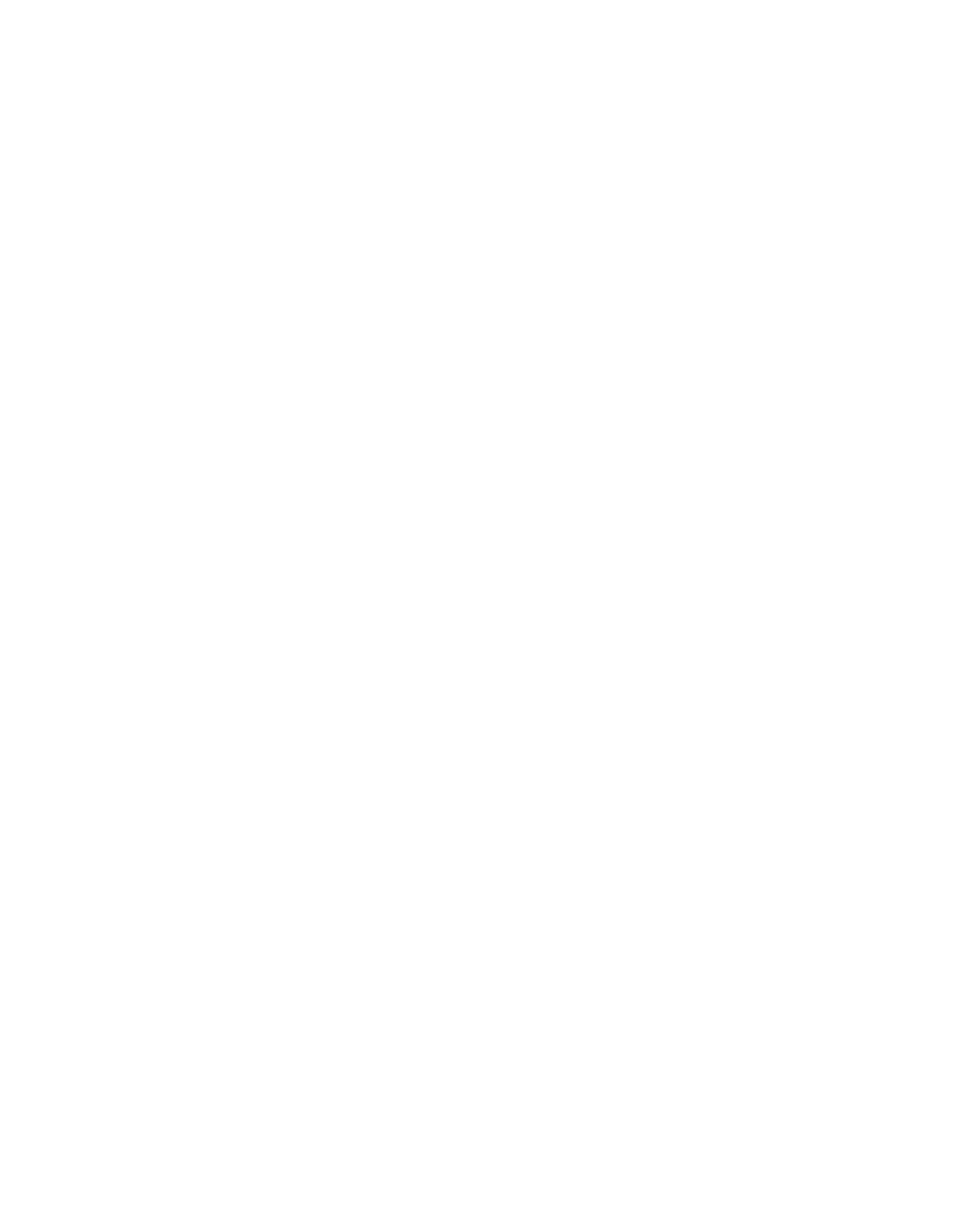# BUILDING BRIDGES

# Contents

| Introduction                          | 1  |
|---------------------------------------|----|
| Ontario's Labour Market Paradox       | 4  |
| Barriers to Employment                | 11 |
| Call to Action                        | 24 |
| Glossary                              | 26 |
| <b>Works Cited</b>                    | 27 |
| Appendices                            | 30 |
| Acknowledgements                      | 36 |
| About the Ontario Chamber of Commerce | 37 |



occ.on.ca Follow us @OntarioCofC

Authors: Arielle Baltman-Cord, Senior Policy Analyst Andrea Holmes, Policy Analyst Building Bridges: Linking Employers to Postsecondary Graduates with Disabilities ©2013 Ontario Chamber of Commerce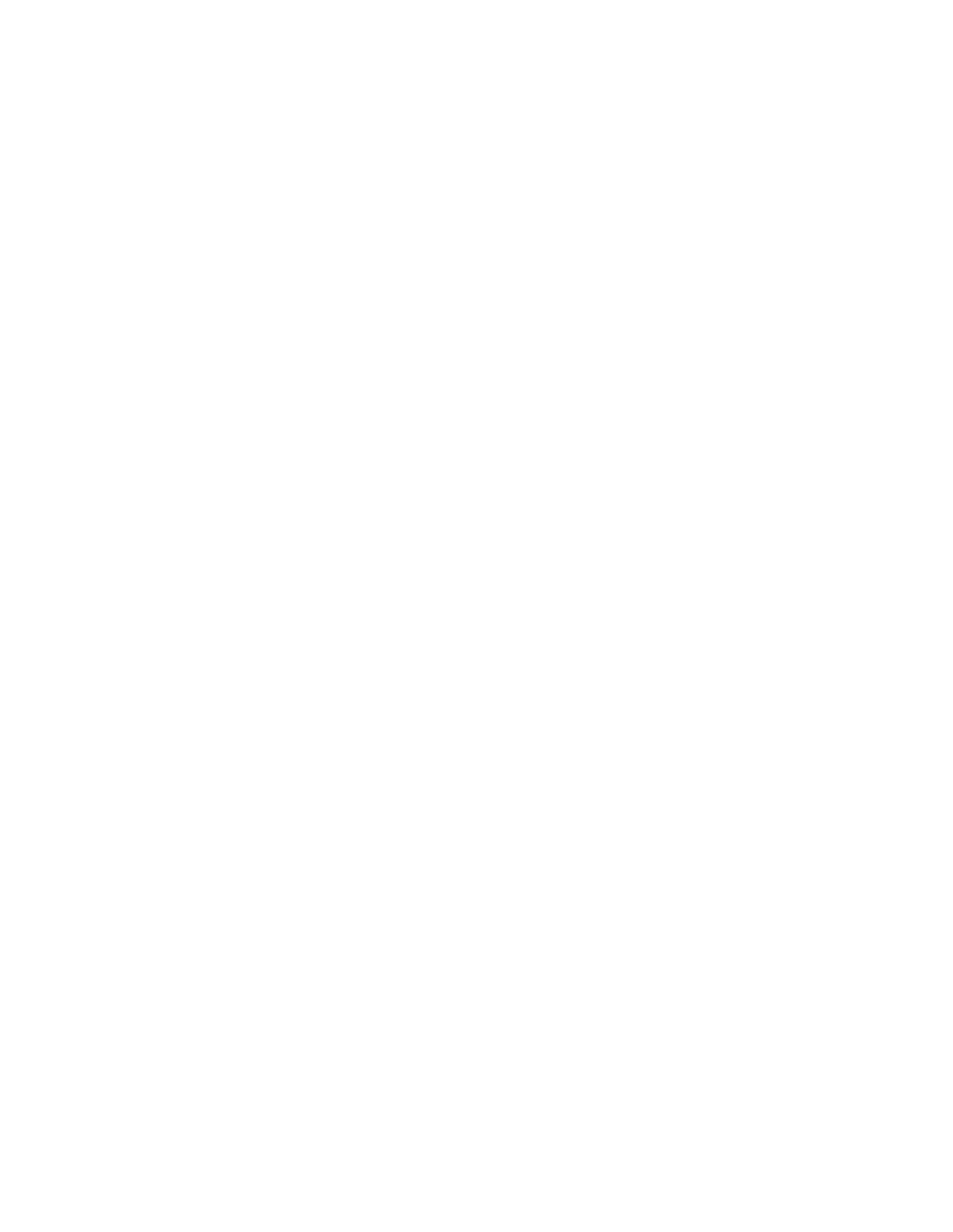# INTRODUCTION

Ontario's economy is undergoing transformation. Many sectors that were once Ontario's strengths are now struggling. More than ever, Ontario's businesses face stiff competition for investment, markets, and talent.

To this end, the Ontario Chamber of Commerce (OCC) recently released its second annual agenda, *Emerging Stronger 2013*, for the province and the economy. Building a 21st century workforce is one of five pillars of this agenda.

The OCC is profoundly confident that the province has all the assets it needs to secure its position as the best place to do business, invest, work, and live. But we need to act collectively, strategically, and with purpose to leverage these assets.

About 1.9 million people in Ontario, or 15.5 percent of the population live with a disability. Forty-three percent of this population has postsecondary accreditation (McCloy and DeClou 7). Yet, the unemployment rate among persons with disabilities in Ontario is 30 percent higher than that of the general population (Statistics Canada. PALS 2006).

With 46,700 students with disabilities currently enrolled in colleges and universities in Ontario, employers need to recognize the potential of a highly skilled yet underutilized labour pool of postsecondary graduates with disabilities.

The purpose of this paper is to examine why skilled individuals with disabilities are more likely to be unemployed and how their labour market participation rate can be improved. The paper's key findings are as follows:

- 29 percent of Ontario's small and medium-sized enterprises are having difficulty filling job vacancies due to the absence of qualified individuals.
- Yet, there exists a *skilled labour pool of postsecondary graduates with disabilities* in our own backyard who are disproportionately unemployed, underemployed, and have lower earnings than their non-disabled counterparts.
- While *employer myths and misperceptions* present a barrier to employment for persons with disabilities, they are not as large a barrier as many suspect.
- In fact, a larger barrier faced by small and medium-sized enterprises is the *opportunity costs*[1] associated with targeted hiring practices and actually tapping into this pool of labour.
- Small and medium-sized enterprise opinion on what type of assistance would be useful in the hiring and retaining of a person with a disability did not coalesce around a particular set of solutions, but rather spanned the spectrum from financial assistance to recruitment training.

We focus on small and medium-sized enterprises for two important reasons. First, small firms have outpaced large firms in new hires since 2009. Projections suggest that they will continue to do so in the foreseeable future. Second, barriers to hiring persons with disabilities are most acute among small and medium-sized enterprises.

<sup>1</sup> By opportunity costs, we mean the foregone resources (time, money, effort, etc.) of making a hire; the proverbial 'time is money.'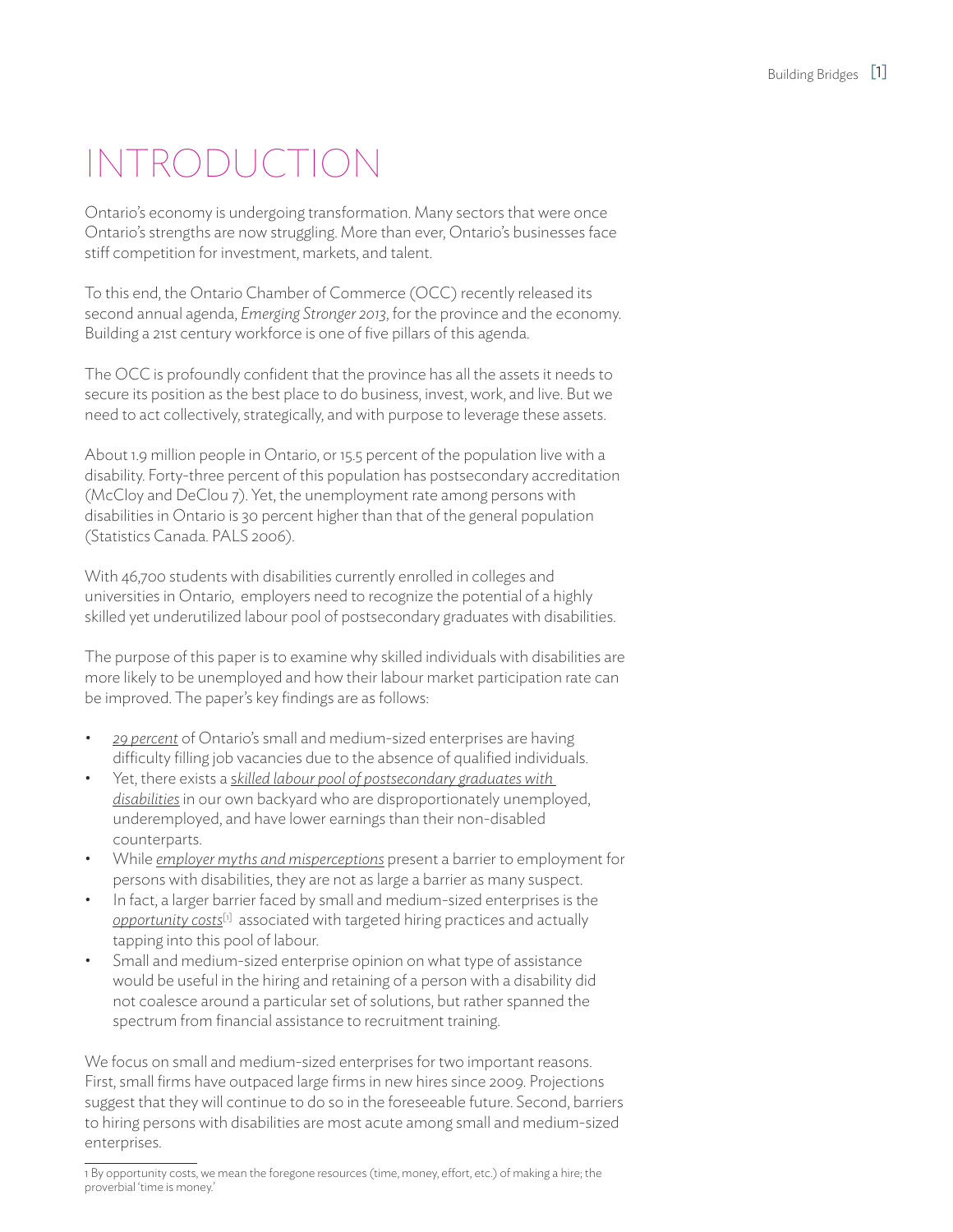# Methodology

This paper is the product of a robust research effort undertaken by the OCC. The research involved a comprehensive review of existing literature and data on both the barriers to labour market participation for postsecondary graduates with disabilities, as well as the proven methods practiced by other jurisdictions and businesses to lower these barriers.

Additionally, the OCC surveyed 2,059 Ontario businesses across the province and in all major sectors as part of the *2013 Ontario Chamber of Commerce Membership Survey*. This survey tested perceptions held among employers about employees with disabilities and the viability of potential solutions.

The Human Resources Professionals Association (HRPA)used the same questions to survey 780 human resource professionals across Ontario.

The OCC conducted focus groups with sixteen disability stakeholders, eight small and medium-sized businesses, six large firm employers, and eight postsecondary students and graduates with disabilities. The College Committee on Disability Issues (CCDI) was also consulted on the challenges facing Ontario colleges in providing support for students with disabilities as they enter the workforce.

The validated research findings from the focus groups and surveys are embedded throughout the paper.

# Report Outline

Section one of the report examines the labour market paradox Ontario is currently facing and showcases the under-tapped labour potential of postsecondary graduates with disabilities. It also highlights that the challenges facing small and medium-sized enterprises in accessing this pool of talent are particularly acute.

Section two outlines some of the most common barriers to employment for persons with disabilities from a demand-side and a supply-side perspective. These barriers include the myths and misperceptions held by employers about employees with disabilities, the high opportunity costs facing small and medium-sized enterprises in targeting this labour pool, and an absence of small and medium-sized enterprise specific information on the subject.

The report showcases elements of delivery models to consider in bridging the gap between small and medium-sized enterprise employers and postsecondary graduates with disabilities. These best practice models are utilized by employers who actively hire postsecondary graduates with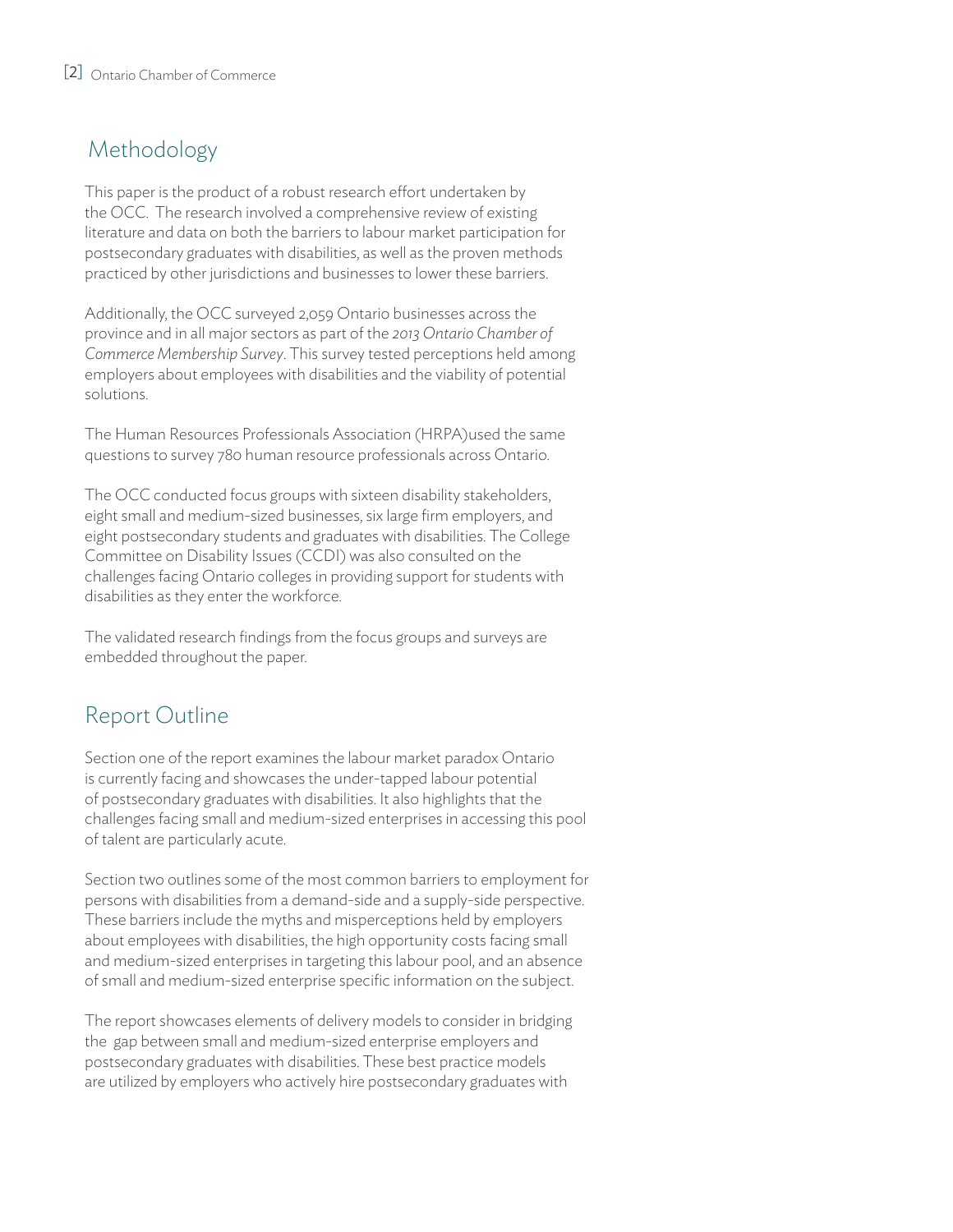ONTARIO'S LABOUR MARKET PARADOX

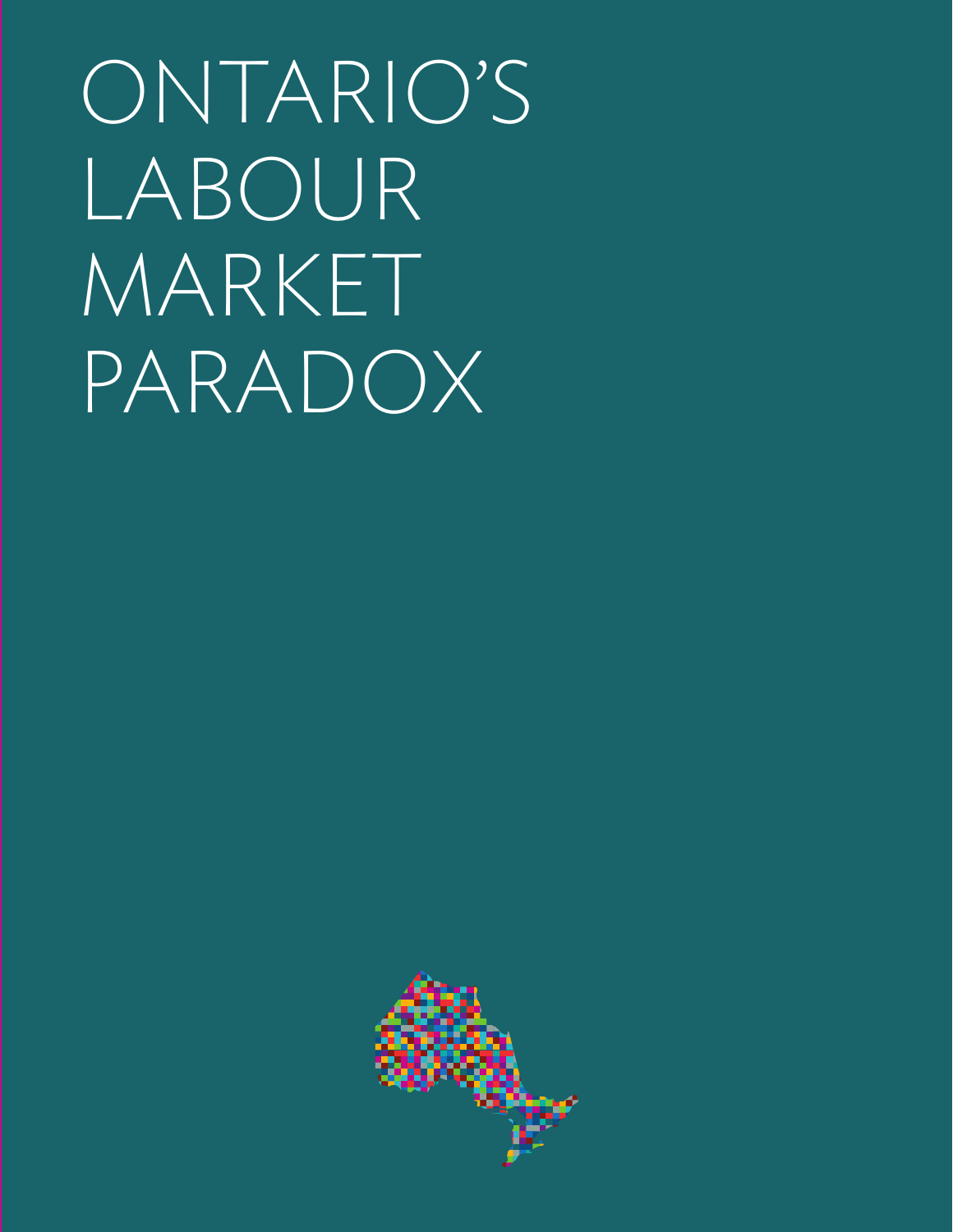# ONTARIO'S LABOUR MARKET PARADOX

Ontario faces a profound labour market paradox - a skills deficit and projected labour market shortages yet pockets of historically high unemployment and underemployment.

For the province to succeed in a 21st century economy, it needs a workforce that is highly skilled and adaptable.

As the baby boom generation exits the workforce, Ontario's working-age population as a share of the total population is expected to decline by almost 9 percent from 2011 to 2036 (Ontario. Ministry of Finance 2012).

According to the Conference Board of Canada (2007), Ontario could face a shortfall of 364,000 workers by 2025, increasing in number to 564,000 by 2030 (5).

Compounding the demographic shift is a thinning labour pool of skilled workers. By some estimates, 70 percent of new jobs in 2011 required a postsecondary credential (Association of Canadian Community Colleges 1). However, only about 60 percent of Canadians between the ages of 25 and 64 currently meet this requirement (Association of Canadian Community Colleges 1).

The business community, as well as the federal and provincial governments, are developing immigrant attraction and selection strategies to fill the existing and looming labour shortages.

While a step in the right direction, immigrant recruitment alone is insufficient to meet the growing labour needs of Ontario businesses. Immigration would have to grow by 250 percent in order to plug the gap caused by the aging demographic (Expert Roundtable on Immigration 23).

The province and employers need to jointly develop explicit strategies to better connect with the existing pools of talented persons who are currently under-represented in the labour force, including those with disabilities.

The population of persons with disabilities can help meet the demand of small and medium-sized enterprises across Ontario for skilled workers.

Between 2001 and 2006, the number of persons who reported having a disability in Canada increased by 22 percent. Over the next 20 years, this number is set to increase further as the population ages (Statistics Canada. PALS 2006).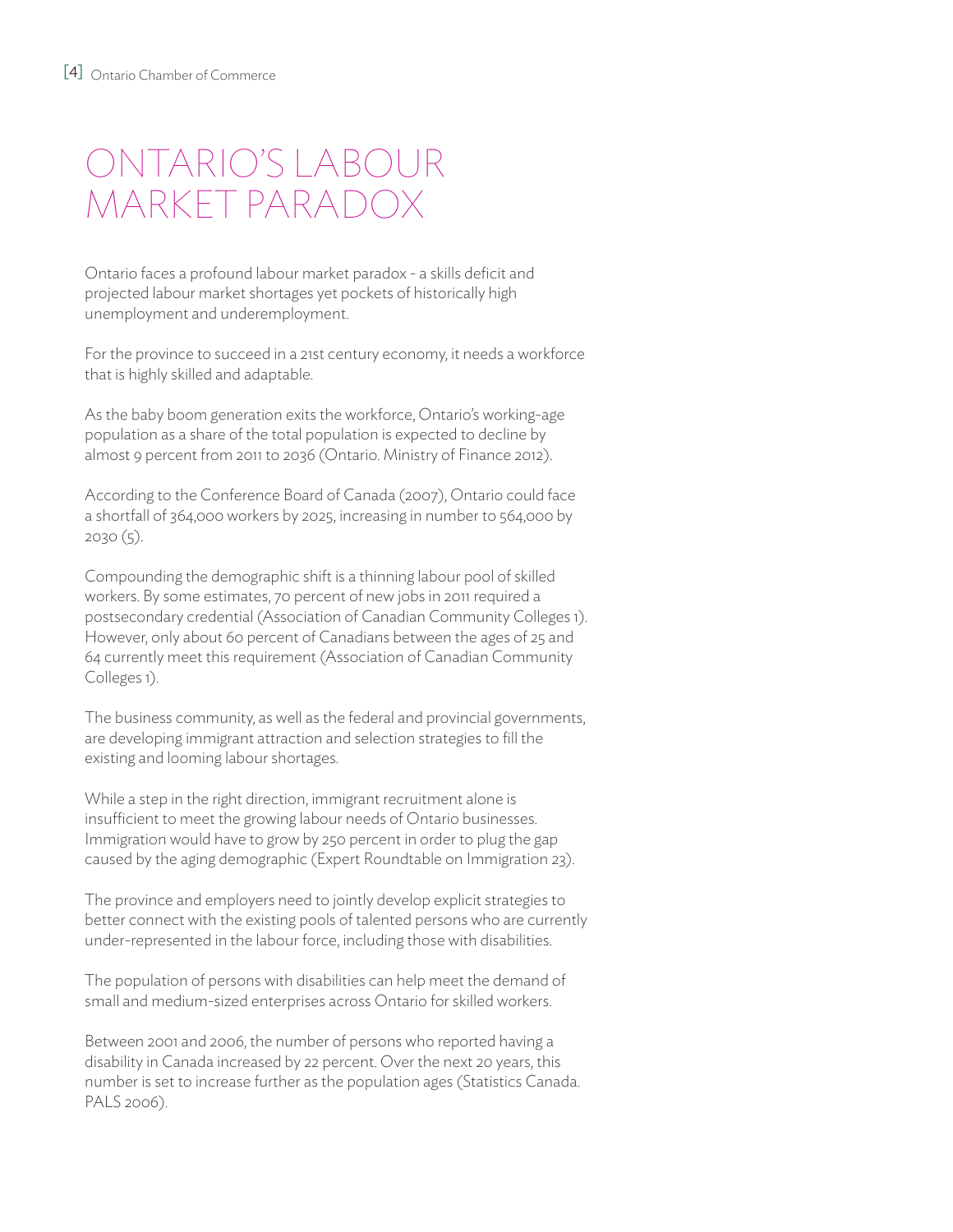#### ONTARIO'S LABOUR MARKET SHORTAGES - A SECTORAL PERSPECTIVE

Key sectors particularly affected by Ontario's skills deficit include the trades, mining, financial services, information and communications technology, and hospitality and tourism (Ontario's Workplace Shortage Coalition 8).

**Trades:** Skills Canada reports that 40 percent of new jobs created in the next decade will be in the skilled trades (e.g. cooks, electricians, mechanics and carpenters ). However, currently, only 26 percent of young people aged 13 to 24 are considering a career in these areas (Spence 2012).

The shortage of trades people could amount to over one million by 2020 (Curry 2013).

**Mining:** Nationally, there is anticipated demand for 92,000 additional workers across all mining occupational groups by 2016 (Mining Industry Human Resources Council 21).

Nearly 95 percent of the sector is also made up of micro and smallsized enterprises. In fact, 60 percent of employers have fewer than five employees (Mining Industry Human Resources Council 3).

**Financial Services:** Over 25,000 financial services workers (more than 10 percent of the total industry workforce) are now 55 years of age or older (Toronto Financial Services Alliance 22). Approximately 26,800 members of Toronto's financial services workforce could elect to retire at age 61 in the next five years, with nearly one-third likely to retire by 2020 (Toronto Financial Services Alliance 25).

Information and Communications Technology (ICT): In the ICT industry an additional 106,000 workers will be needed by 2016, particularly in positions such as computer and information system managers, telecommunication carriers, and information systems analysts and consultants (Faisal 2012).

Hospitality and Tourism: By 2025, Ontario's tourism sector could face a shortfall in labour supply of 9.5 per cent. Shortages will be particularly acute in the food and beverage and accommodation sectors, with the shortage of labour in the province's accommodation industry projected to grow to nearly 3,600 full time jobs by the same year (Canadian Tourism Human Resource Council 2).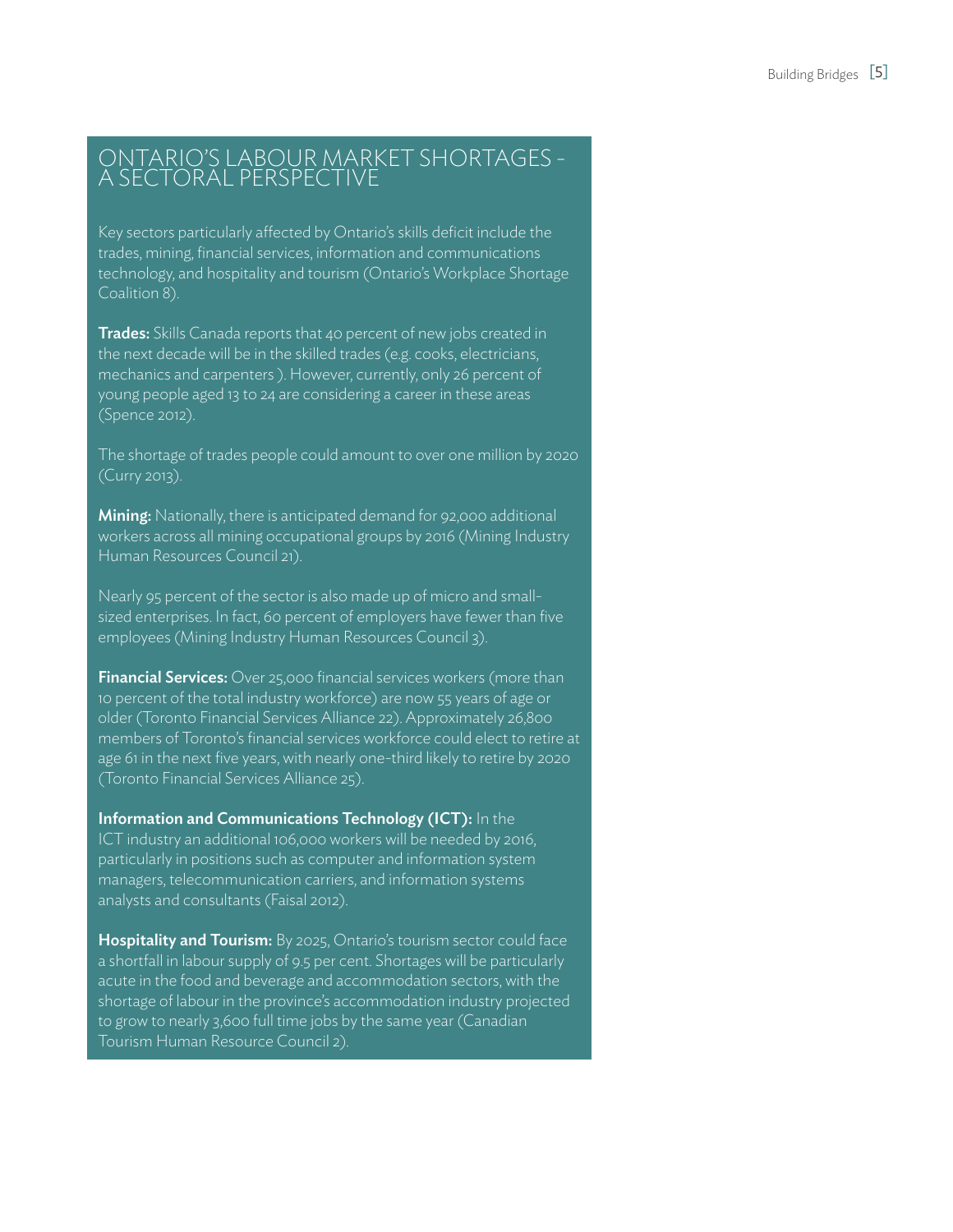### THE LABOUR MARKET PARADOX: THE SM and medium-sized enterprise PERSPECTIVE

Industry Canada defines small and medium-sized enterprises as all businesses with fewer than 500 employees (Public Works and Government Services 2011).

Between 2005 and 2010, 95 percent of the fastest growing businesses in Canada were small and medium-sized enterprises (Industry Canada 2012). In Ontario, 97 percent of businesses are small-sized, with fewer than 100 employees (Ontario. Ministry of Economic Development and Innovation 2012).

In 2011, small and medium-sized enterprises accounted for:

- 45 percent of Canada's Gross Domestic Product (GDP)
- 60 percent of all jobs
- 75 percent of net employment growth (Public Works and Government Services 2011)

Small and medium-sized enterprises are fast outpacing large corporations in new hires. In 2011, small and medium-sized enterprises were responsible for the creation of 53.9 percent of all jobs on average in the private sector. During the same year, small and medium-sized enterprises employed 63.7 percent of private sector employees or 6.8 million people across the country (BDC 2013).

Accompanying the growth of small and medium-sized enterprises are labour market challenges. In the *2013 Ontario Chamber of Commerce Membership Survey*, 29 percent of small and medium-sized enterprises stated that they had difficulty filling a job opening over the last 12-18 months due to the fact they could not find someone with the right qualifications (see Figure 1 below).

Figure 1: Has your business had difficulty filling a job opening over the past 12-18 months because you couldn't find someone with the right qualifications<sup>\*?</sup>



\*Small and medium-sized enterprise specific data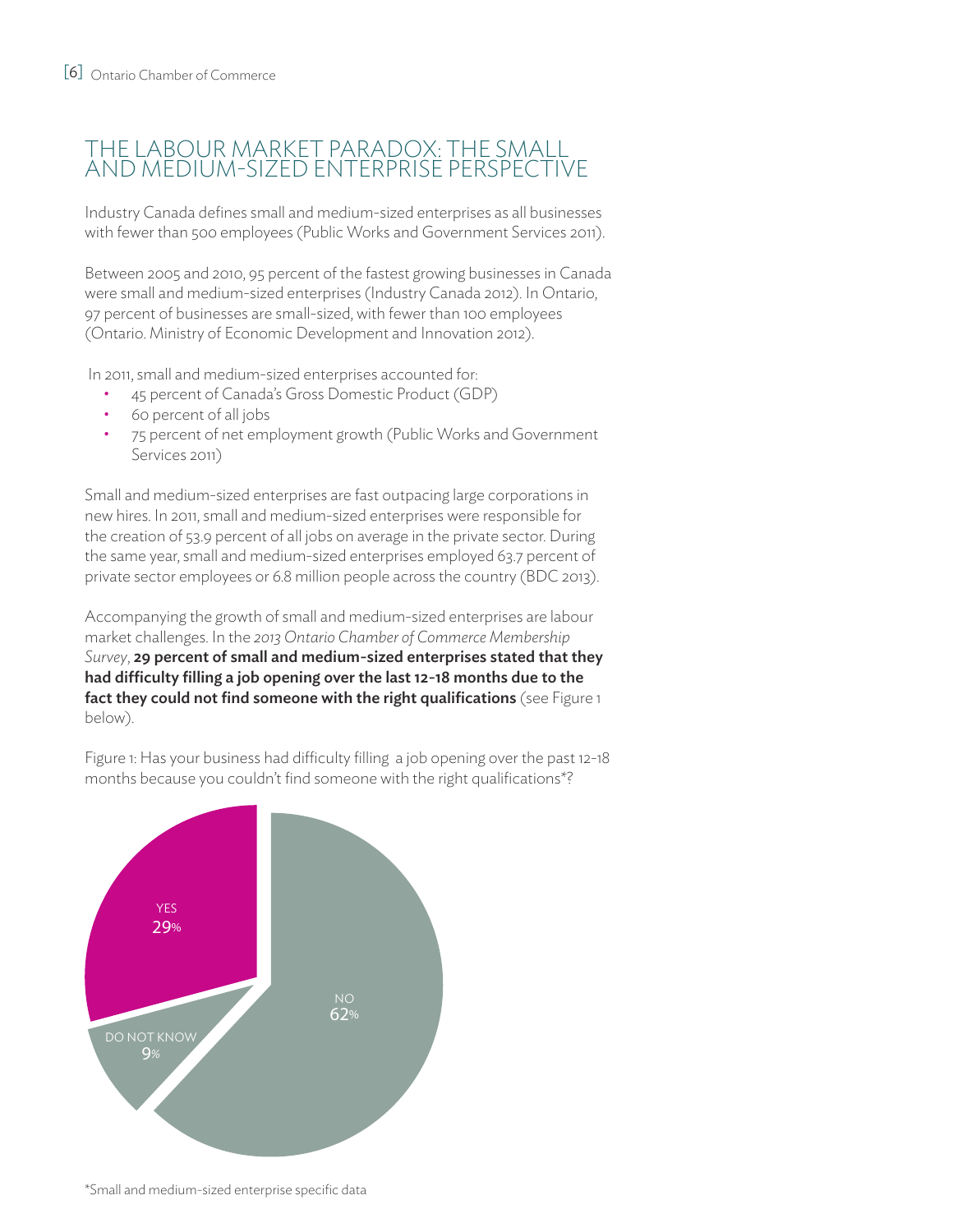#### POSTSECONDARY GRADUATES WITH DISABILITIES: UNDER-TAPPED LABOUR MARKET POTENTIAL

Across Canada in 2012, 8 percent of university students self-reported some type of disability. This number has increased from 4 percent in 2003 (Canadian University Survey Consortium 8).

In Ontario, between 2011 and 2012, approximately 46,700 postsecondary students were registered with the Offices for Students with Disabilities (OSDs) at publicly funded postsecondary institutions across the province. This figure includes 25,032 students with disabilities at publicly funded colleges, representing almost 14 percent of total college enrolment (Ontario Ministry of Training Colleges and Universities 2013).

The number of postsecondary students with disabilities is rising across the province, as demonstrated by the 66 percent increase in number of students registering with disability offices since 2003-04 (McCoy and DeClou 9).

The following chart illustrates the disparity between the attainment levels of college and university accreditation for Ontarians with and without disabilities in 2006. Compared to the rest of Canada, Ontario has a much higher proportion of students with a disability who attended college, but fewer students with a disability who attended university (McCloy and DeClou 7). Overall, 43 percent of the population in Ontario with disabilities had some type of postsecondary credential in 2008, one percent higher than the rest of country.

According to the *Accessibility for Ontarians with Disabilities Act,* 2005 (AODA), a "disability" is defined as: a. any degree of physical disability (infirmity, malformation, or disfigurement that is caused by bodily injury); b. a condition of mental impairment or a developmental disability; c. a learning disability; d. a mental disorder; e. any injury for which benefits were claimed.

| Figure 2: Level of Educational Attainment for Adults with and without Disabilities in<br>Ontario, aged 25-44, 2006 |                          |                             |
|--------------------------------------------------------------------------------------------------------------------|--------------------------|-----------------------------|
|                                                                                                                    | People with Disabilities | People without Disabilities |
| Level of Education                                                                                                 | %                        | %                           |
| College Credential                                                                                                 | 315                      | 321                         |
| <b>University Degree</b>                                                                                           | 77 A                     | 361                         |

Source: Higher Education Quality Council of Ontario

# Employment Outcomes

The rising levels of postsecondary education among the population with disabilities has resulted in a narrowing of the gap between the earnings and employment of the general population and persons with disabilities. This can be partly attributed to the fact that higher levels of education are linked to higher levels of employment, regardless of disability status (McCloy and DeClou 26).

Despite high levels of educational attainment, postsecondary graduates with disabilities have a lower employment rate and lower earnings than individuals without disabilities.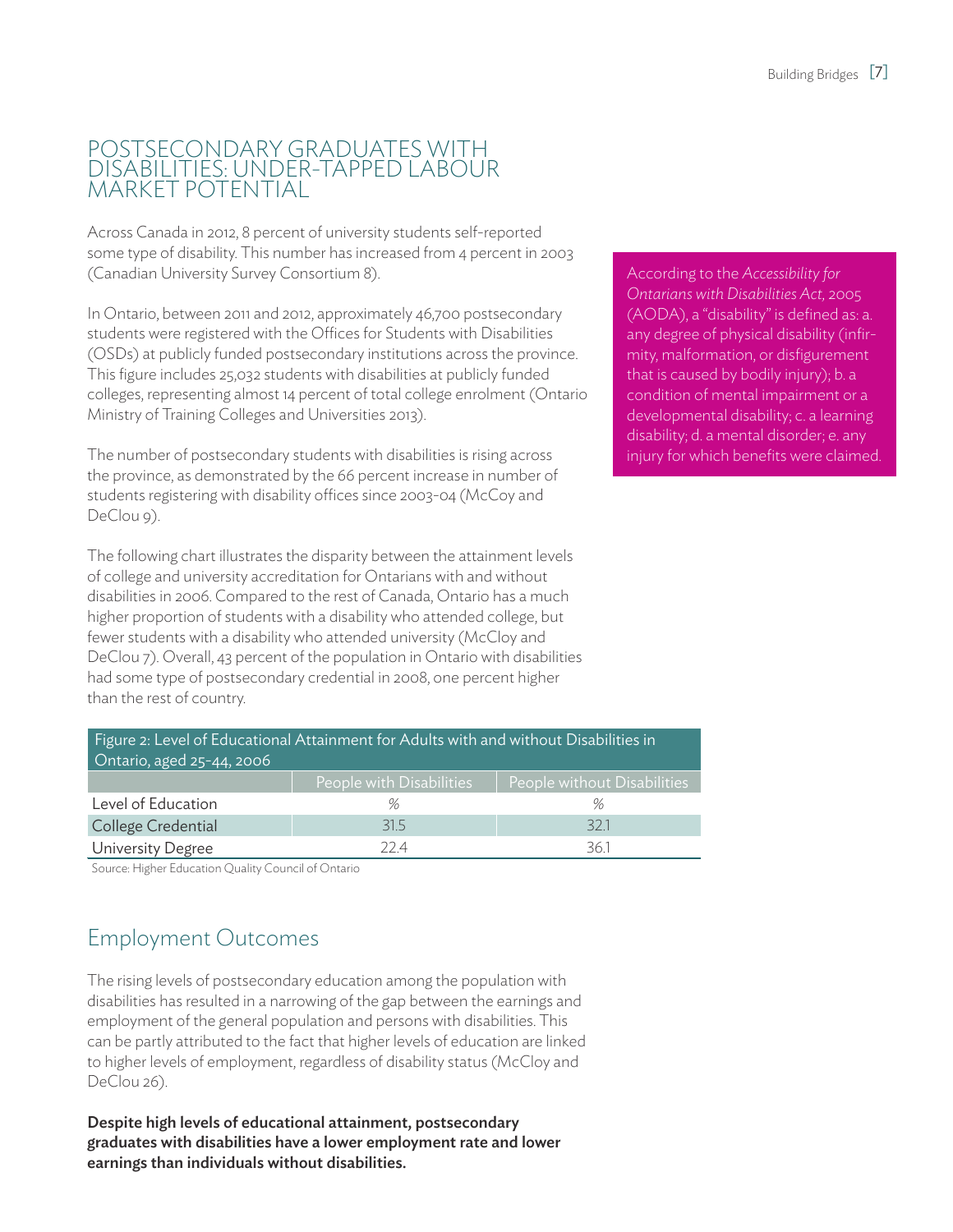In 2006, there was a 12 percent gap in the national employment rate for those with and without disabilities aged 15 to 64 with a university degree and higher (McCloy and DeClou 25). Among individuals with a college diploma, the difference between those with disabilities and those without was even larger at 21 percent.

The charts below detail the difference in employment and unemployment rates among persons with and without disabilities across Canada and their relative levels of educational attainment.

| Figure 3: Employment rate, by highest level of educational attainment and disability<br>status for working-age adults aged 15 to 64 (%) in Canada, 2006 |                                    |                                       |                                                                  |
|---------------------------------------------------------------------------------------------------------------------------------------------------------|------------------------------------|---------------------------------------|------------------------------------------------------------------|
| <b>Highest Level</b><br>of Education<br>Attainment                                                                                                      | People with<br><b>Disabilities</b> | People without<br><b>Disabilities</b> | % Difference (people<br>with vs. people<br>without disabilities) |
| Below high school<br>diploma                                                                                                                            | 35.0                               | 64.0                                  | 45                                                               |
| High school diploma<br>or equivalent                                                                                                                    | 53.9                               | 75.2                                  | 28                                                               |
| Trades certificate or<br>equivalent                                                                                                                     | 65.8                               | 81.8                                  | 20                                                               |
| College diploma or<br>equivalent                                                                                                                        | 63.2                               | 79.5                                  | 21                                                               |
| University degree or<br>above                                                                                                                           | 73.5                               | 83.6                                  | 12                                                               |
| <b>TOTAL</b>                                                                                                                                            | 53.5                               | 75.1                                  | 29                                                               |

Source: HRSDC Canada; Participation and Activity Limitation Survey (PALS) 2006

http://www.hrsdc.gc.ca/eng/disability\_issues/reports/disability\_profile/2011/fact\_sheet/labour\_force.shtml

Figure 4: Unemployment rate, by highest level of education attained and disability status for working-age adults aged 15 to 64 (%) in Canada, 2006

| Tor working-age addits aged 15 to 64 (%) in Canada, 2006 |                                    |                                       |                                                                  |
|----------------------------------------------------------|------------------------------------|---------------------------------------|------------------------------------------------------------------|
| <b>Highest Level</b><br>of Education<br>Attainment       | People with<br><b>Disabilities</b> | People without<br><b>Disabilities</b> | % Difference (people<br>with vs. people<br>without disabilities) |
| Below high school<br>diploma                             | 14.0                               | 10.3                                  | 34                                                               |
| High school diploma<br>or equivalent                     | 10.0                               | 6.7                                   | 49                                                               |
| Trades certificate or<br>equivalent                      | 11.8                               | 6.0                                   | 96                                                               |
| College diploma or<br>equivalent                         | 10.8                               | 6.3                                   | 71                                                               |
| University degree or<br>above                            | 6.3                                | 4.3                                   | 47                                                               |
| <b>TOTAL</b>                                             | 10.4                               | 6.8                                   | 53                                                               |

Source: HRSDC Canada; Participation and Activity Limitation Survey (PALS) 2006

http://www.hrsdc.gc.ca/eng/disability\_issues/reports/disability\_profile/2011/fact\_sheet/labour\_force.shtml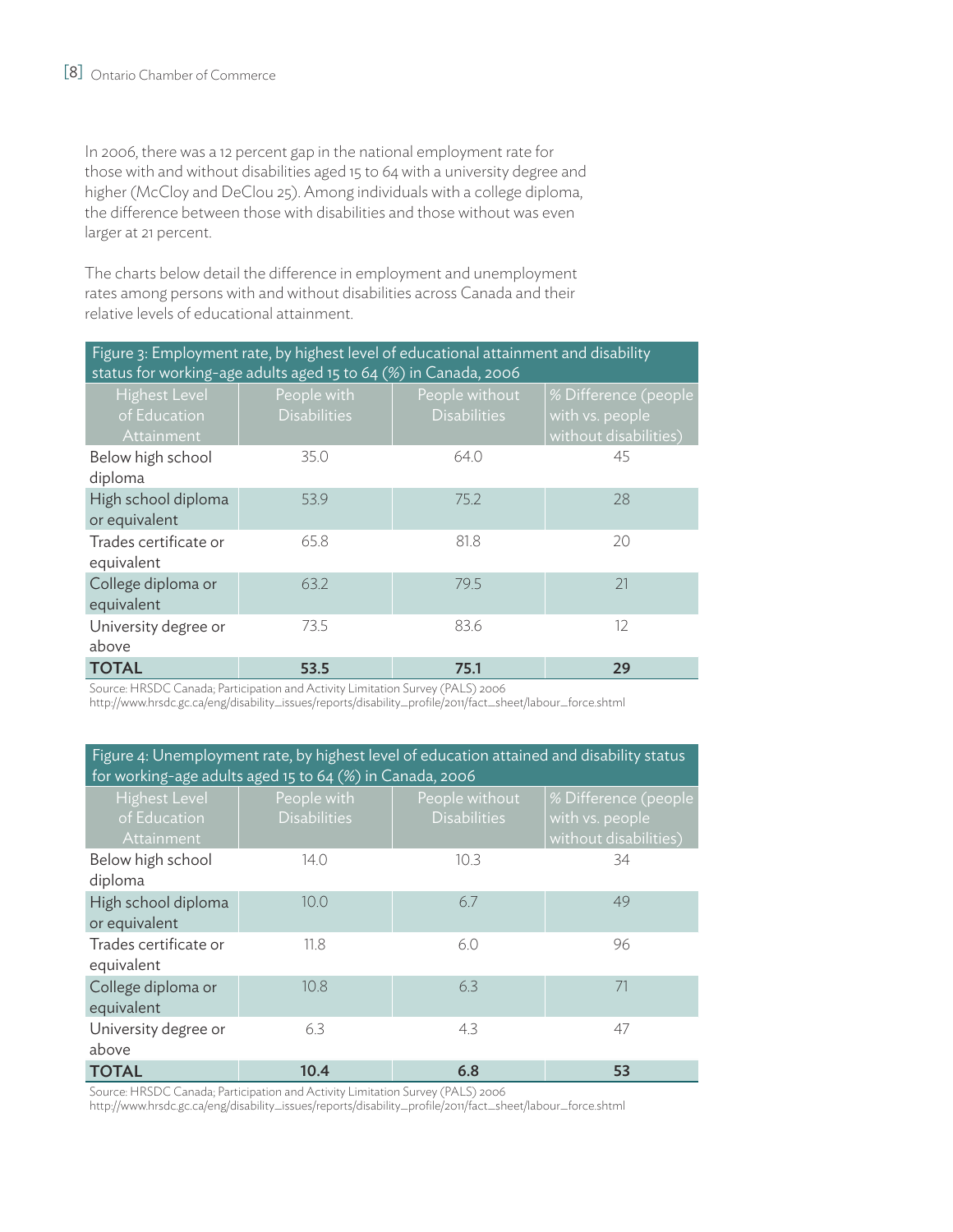From this data, we can see that in 2006, the employment gap was particularly acute among individuals with trades certificates and individuals with college diplomas.

### DATA PROBLEMS:

Throughout the literature, we found three existing gaps in the data related to postsecondary students and graduates with disabilities.

**First**, there is an absence of clear and consistent data on the number of students with disabilities who are currently attending postsecondary institutions, particularly in the trades and at the graduate level. Current data underestimates the number of students living with a disability since the only metric for measurement is based on whether a student has reported to accessibility services at their respective institution.

Second, the existing data is outdated. The data on employment and unemployment levels of persons with disabilities is from the *2006 Participation and Activity Limitation Survey* (PALS) and represents the most robust collection of data in the country to date. There is also a lack of provincial-level data.

We expect that like other under-represented populations in the labour market, the population with disabilities is disproportionately hit harder by general downturns in the economy than the population without (Hogarth et al. 67). This assertion, however, is subject to empirical confirmation.

**Third**, the data does not capture underemployment, which we suspect is more prevalent among the population with disabilities. Many postsecondary graduates with disabilities may report that they have gained employment. However, the data does not account for those working part-time, in precarious employment, or in jobs unrelated to their field of study.

Overall, we function in a data vacuum. We need more recent and representative data, including on the employment status of graduates with and without disabilities post-graduation (McMaster University 2).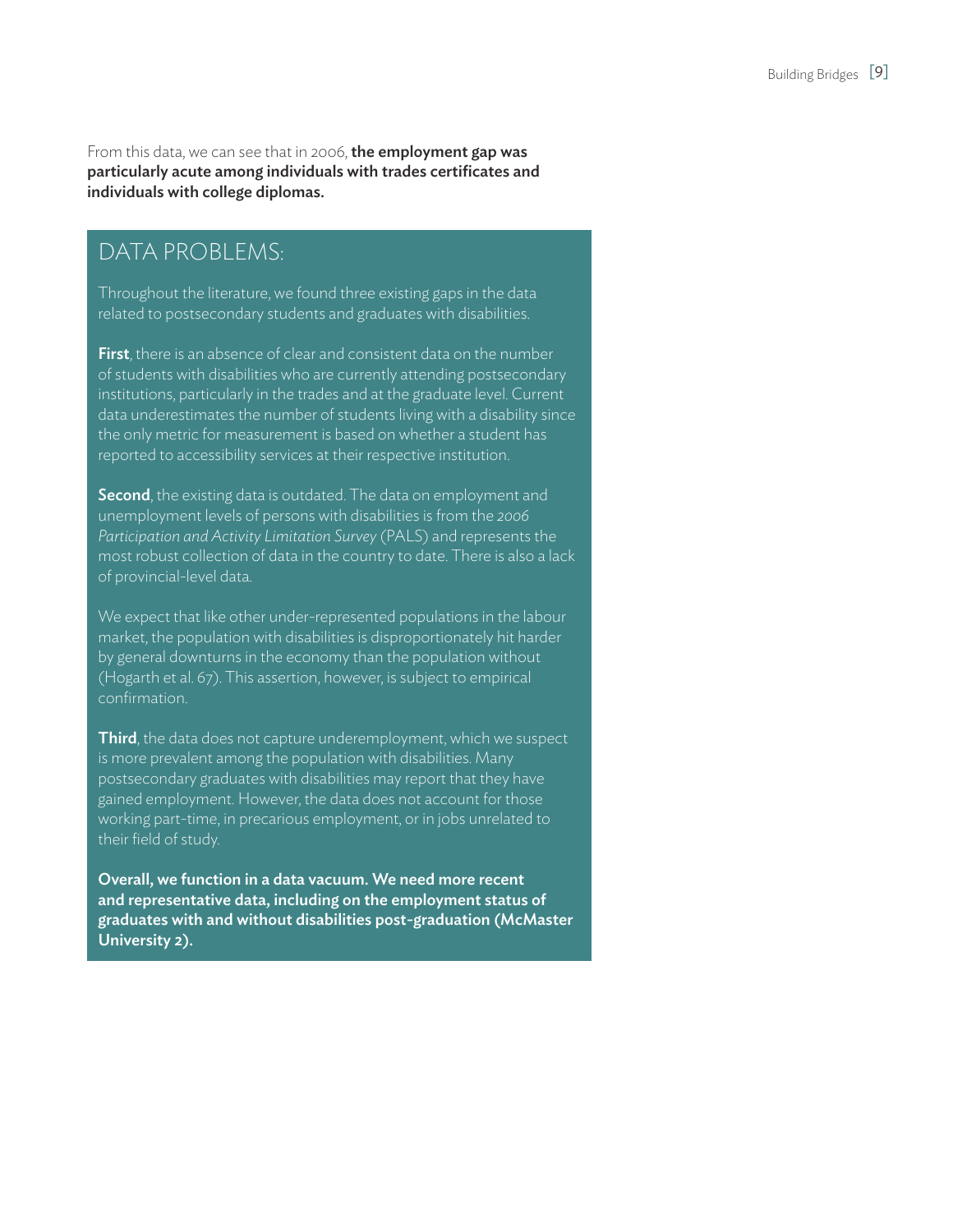# BARRIERS TO EMPLOYMENT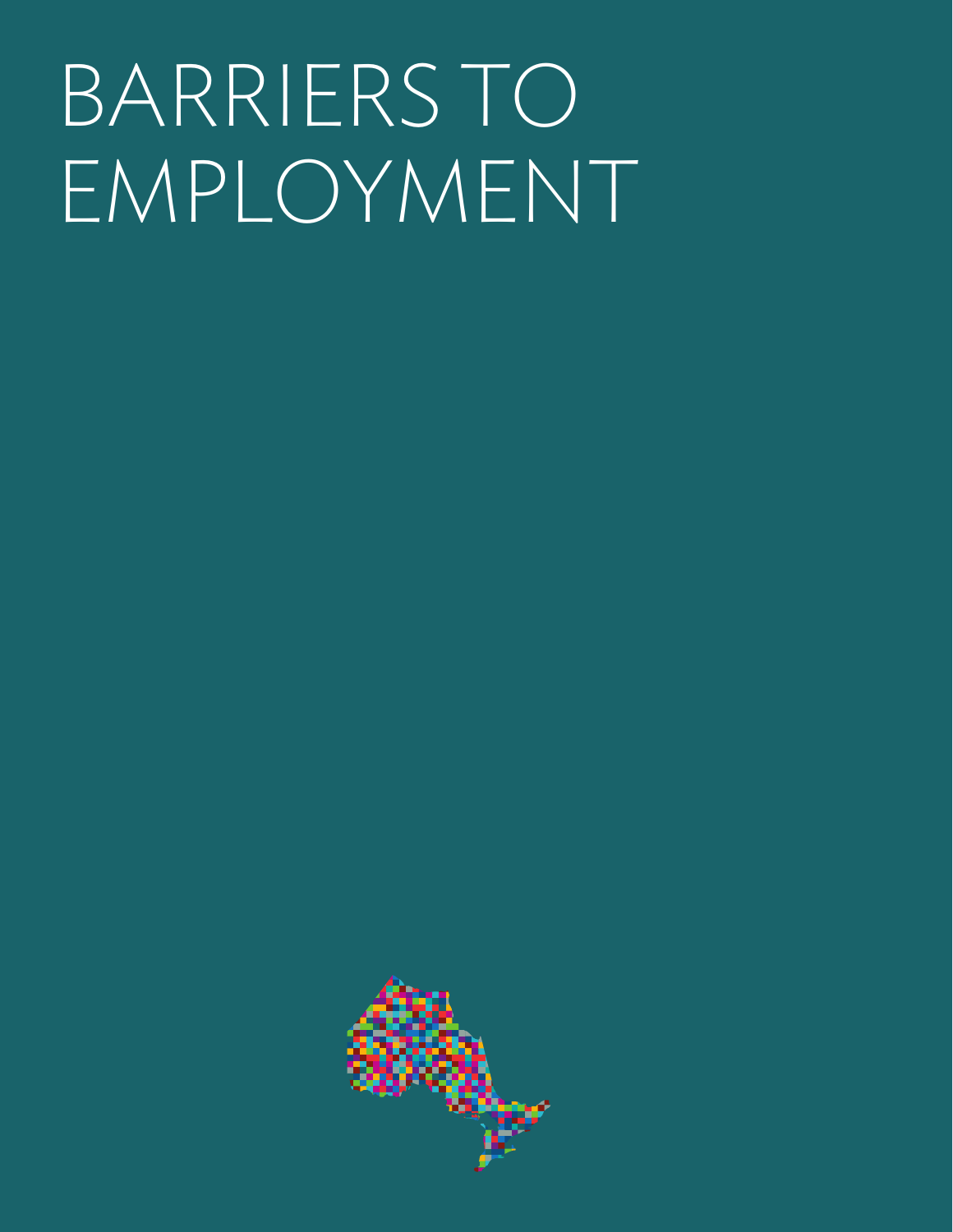# Barriers to Employment

Building bridges between small and medium-sized enterprises and the skilled, under-tapped labour pool of postsecondary graduates with disabilities is key to creating a 21st century workforce.

In order to do so, we must first understand the barriers to employment for postsecondary graduates with disabilities within the small and mediumsized enterprise community, and the solutions that can be designed to address them.

Our research identified two types of barriers to employment for postsecondary graduates with disabilities: demand-side and supply-side.

Demand-side barriers are encountered by employers in hiring postsecondary graduates with disabilities.

Supply-side barriers are the challenges facing postsecondary students and graduates with disabilities in their job search and placement with employers.

### Demand-Side Barriers

The three main demand-side barriers that emerged from our research were:

- 1. Myths and misperceptions held by employers about the constraints and costs of employing persons with disabilities.
- 2. High opportunity costs associated with tapping into the labour pool of persons with disabilities, particularly among small and medium-sized enterprises.
- 3. Absence of information on how to recruit, accommodate, and retain potential employees with disabilities and the overall hiring process.

#### 1. Myths and Misperceptions

One of the biggest demand-side barriers that emerged from the literature review was the misperceptions held by employers regarding the skills, education, workplace behaviour, and costs associated with hiring and retaining persons with disabilities.

The four most common myths and misperceptions identified in the literature are:

- 1. Employees with disabilities are less productive than their colleagues.
- 2. Employees with disabilities are harder to dismiss for underperformance.
- 3. Costs associated with hiring and accommodating employees with disabilities are too high.
- 4. Employees with disabilities will be a burden to other employees without disabilities.

The *2013 Ontario Chamber of Commerce Membership Survey* tested the common myths and misperceptions held by Ontario employers about employees with disabilities.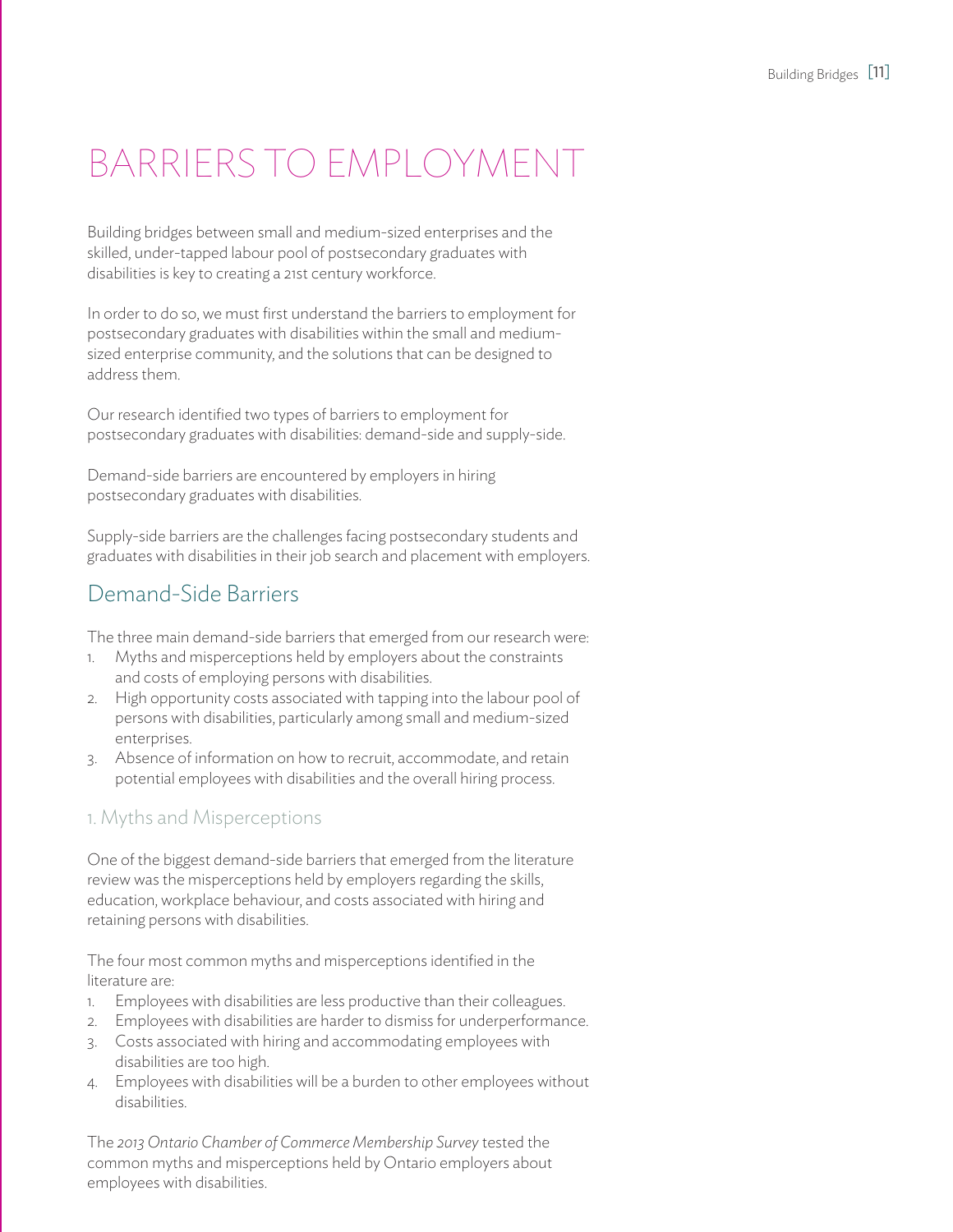#### The following myths resonated the most among small and mediumsized enterprise survey respondents:

- 38 percent believe it is more difficult to dismiss an underperforming employee with a disability than one without.
- 21 percent think that considerable expense is necessary to accommodate employees with disabilities.
- 12 percent believe it too costly and time consuming to find potential employees among persons with disabilities.

#### Some myths identified through the literature review did not resonate as strongly:

- 9 percent of small and medium-sized enterprise respondents feel that candidates with disabilities do not have the knowledge, skills, or education necessary to perform the jobs for which they are being hired.
- 6 percent believe employees with disabilities will be a burden to other employees without disabilities.

Dispelling the myths and misperceptions held by small and medium-sized enterprises about employees with disabilities is an important first step in breaking down the barriers between employers and this significant pool of talent. As such, the following information informs the OCC's demand-side recommendations.

#### *Myth 1: Employees with disabilities are less productive than their colleagues.*

**Fact:** Research shows no job performance difference between employees with disabilities and their non-disabled counterparts.

According to a WCG International Consultants' survey for the Government of British Columbia:

- 90 percent of employees with disabilities rated average or better on job performance than their non-disabled colleagues.
- 86 percent of employees with disabilities rated average or better on attendance than their non-disabled colleagues.

The experiences of large corporations who have successfully integrated diversity strategies into their hiring processes, such as Dupont and Royal Bank of Canada, show that when businesses recruit employees with disabilities, they either meet or exceed employer expectations (Maver).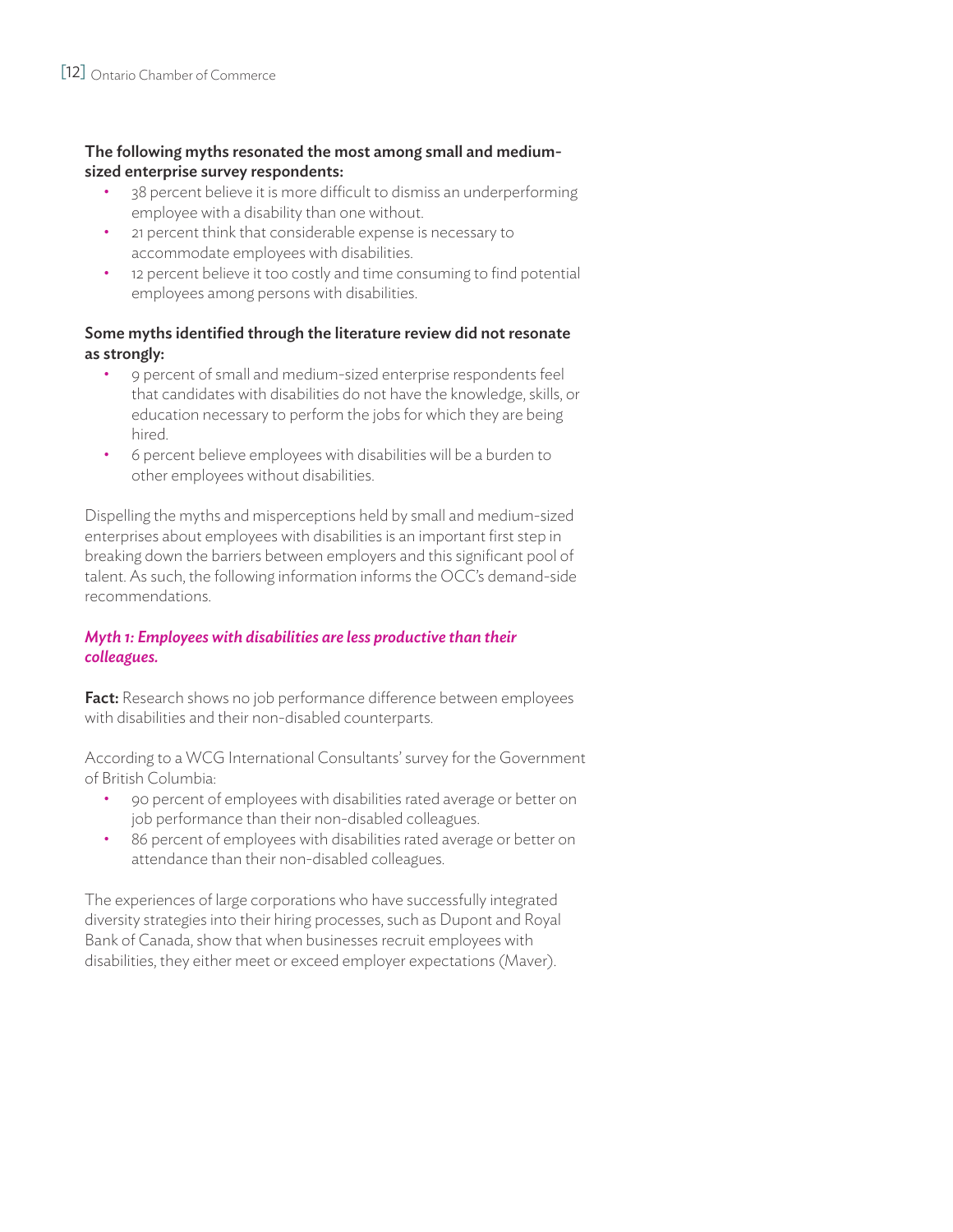#### *Myth 2: Employees with disabilities are harder to dismiss for underperformance.*

**Fact:** Under the Ontario Human Rights Code, employees with disabilities fall under the same legislation and provisions as employees without disabilities when it comes to lawful termination, and are therefore no more difficult to dismiss than any other employee group.

Moreover, according to the *2013 Ontario Chamber of Commerce Membership Survey*, 75 percent of Ontario small and medium-sized enterprises rated the performance of employees with a disability the same when compared with other employee groups.

According to the Human Resources Professionals Association survey, 79 percent of human resource professionals in Ontario rated the performance of employees with disabilities the same when compared with other employee groups.

#### *Myth 3: The costs associated with hiring and accommodating employees with disabilities are too high.*

The perception that accommodation costs are prohibitive is a significant barrier for employers, and is largely attributable to a lack of information on the needs of this labour pool. In a recent BMO Financial Group study from 2012, 67 percent of survey respondents did not know how much accommodations would cost, with the average guess being \$10,000 CAD.

Fact: Research demonstrates that cost is a minimal issue, and given high job performance indicators, hiring employees with disabilities makes good business sense.

While the data is inconsistent, generally speaking, accommodations for persons with disabilities may entail small up-front costs or none at all. The same BMO Financial Group study from 2012 shows that 20 percent of employees with a disability require no accommodation at all, with the average cost for those who do being \$500 (BMO Financial Group 2012).

In another study of almost 2,000 employers conducted by the Job Accommodation Network (JAN) between 2004 and 2012, 57 percent said the accommodations needed by employees cost absolutely nothing, while 37 percent reported a one-time cost (Fredeen et. al 2013).

For those that do require accommodations, the top five most common workplace accommodations required are (Wright 42):

- Modified duties
- Flexible scheduling
- Workspace/equipment modifications
- Building modifications
- Assistive devices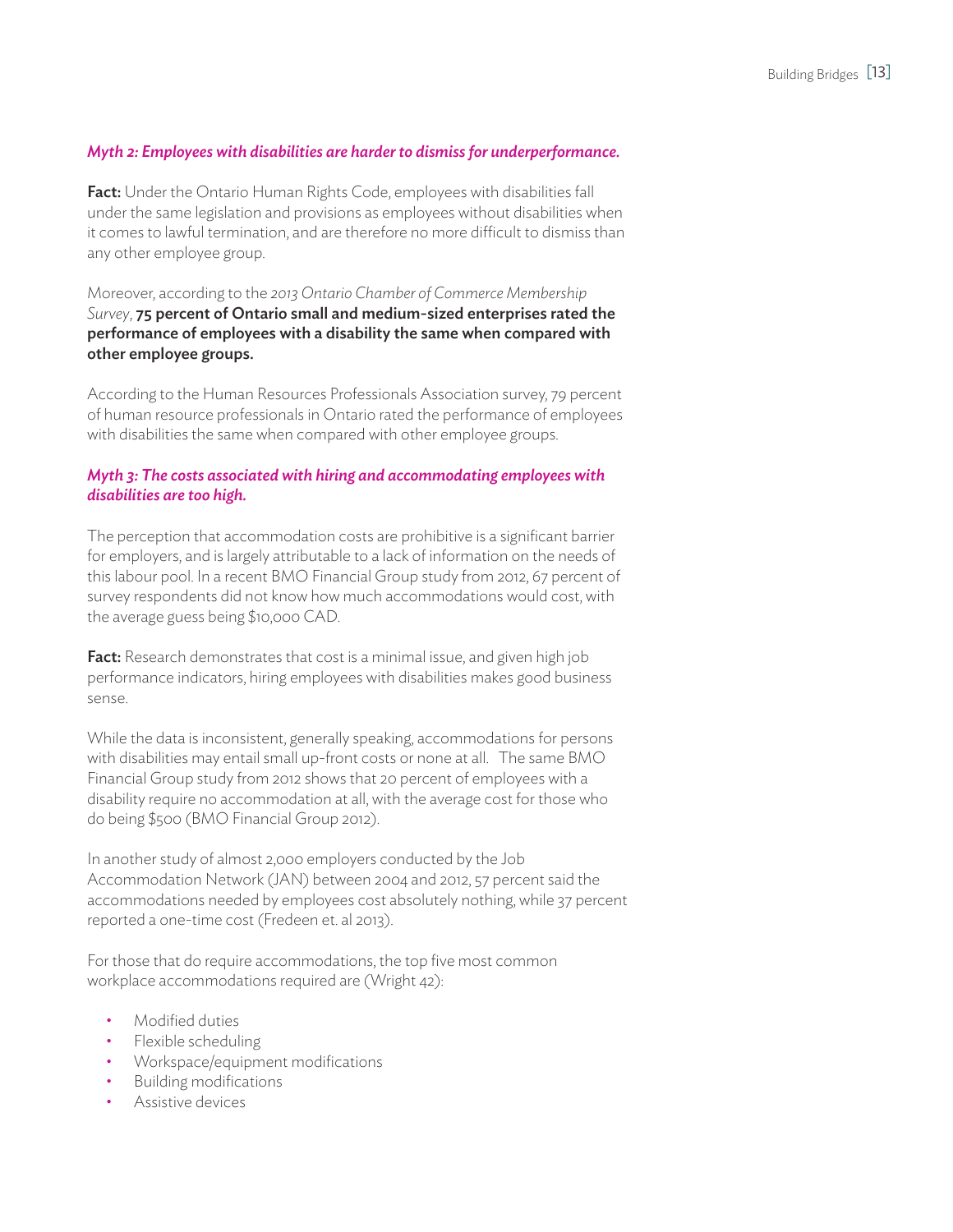Because the most common disabilities among postsecondary students and graduates are mental health and learning related, the priority needs expressed by students in the OCC's focus groups were additional time, scheduling flexibility, and the ability to take work off-site - accommodations that would cost a business little to nothing to implement.

#### THE BUSINESS CASE FOR HIRING EM with Dis

Businesses can experience multiple direct and indirect economic benefits from hiring an employee with a disability.

Employees with disabilities tend to have a longer history with employers than their non-disabled counterparts.

The business benefits of having lower turnover rates is emphasized when the cost-per-hire and training for new employees is factored into the equation: a recent study by the Corporate Leadership Council estimates that the cost-per-hire (including training) of entry level college positions is roughly \$9,798, while mid-level positions are around \$8,291 (Fredeen et. al 2013).

Companies who have actively hired employees with disabilities have also seen no increases in workplace and safety claims. In fact, in the United States, Walgreens has witnessed 78 percent lower overall costs associated with accidents and a 40 percent lower safety incident rate at its two distribution centres with large disability forces compared to other distribution centres across the country (Fredeen et. al 2013).

#### *Myth 4: Employees with disabilities will be a burden to other employees without disabilities.*

Fact: Research shows that inclusive workplaces are better, more energizing places to work and are actually more profitable over the long-run.

In a knowledge economy, talent and innovation spur competitive advantage and drive overall success (Lynch 2011).

According to a Deloitte survey conducted in 2011, 70 percent of young individuals aged 18 to 26 say a company's commitment to the community, including the hiring of a diverse workforce, has an influence on their decision to work there (Wharton School 2012).

Diversity drives innovation because it brings in new ways of thinking.

*Tammy Kelly, IBM Canada*

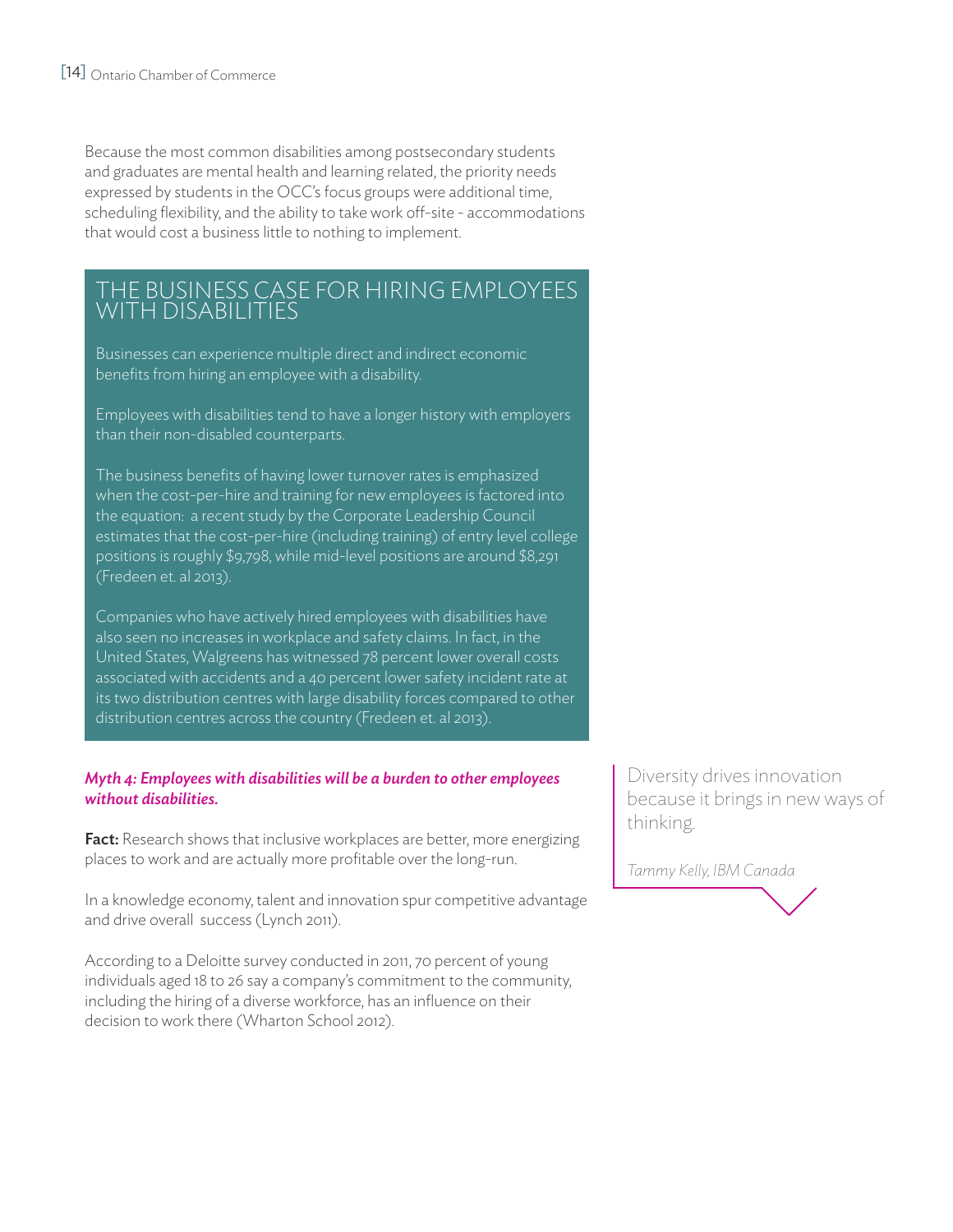#### IMPROVING CORPORATE IMAGE AND CONSUMER SPENDING

Embassy Suites Hotels has found that the presence of employees with disabilities has increased the number of clients with disabilities using their services (Gandz 27).

Businesses that employ people that reflect their customer base, such as persons with disabilities, can grow their top and bottom lines by accessing a consumer spending base of \$25 billion (Wright 25).

When this base is expanded to include the population of disability stakeholders (friends/family/colleagues), this consumer pool represents almost 53 percent of the population (Onley 8).

While myths and misperceptions do exist among small and medium-sized enterprises, the OCC focus group consultations found that barriers 2 and 3, high opportunity costs and an absence of information for small and medium-sized enterprises on how to recruit, accommodate, and retain employees with disabilities, are in fact the most significant demand-side barriers.

### 2. High Opportunity Costs

The opportunity costs (foregone resources, i.e. time, money, effort) in tapping specialized labour pools and developing explicit diversity programs are disproportionately high for small and medium-sized enterprises, even if they make good business sense.

Small and medium-sized enterprises lack economies of scale. Economies of scale "permit larger organizations to employ a team of specialists to address the complexities involved in managing HR programs, but this is not a viable option for many small and medium-sized enterprises" (Kishore, Mousumi and Kiran 2).

Human Resource (HR) decisions in small and medium-sized enterprises are often the direct responsibility of the business owners and general managers who are consumed by the day-to-day operations of a business. As such, small and medium-sized enterprises tend to rely on informal hiring practices, including networking or referrals from current employees.

Since postsecondary graduates with disabilities may not have access to large employment networks, small and medium-sized enterprises may not meet candidates with disabilities through these unconventional hiring practices.

Due to high opportunity costs, small and medium-sized enterprises are also less likely to "go that extra mile" to tap unconventional labour pools, even when a generalized labour shortage exists.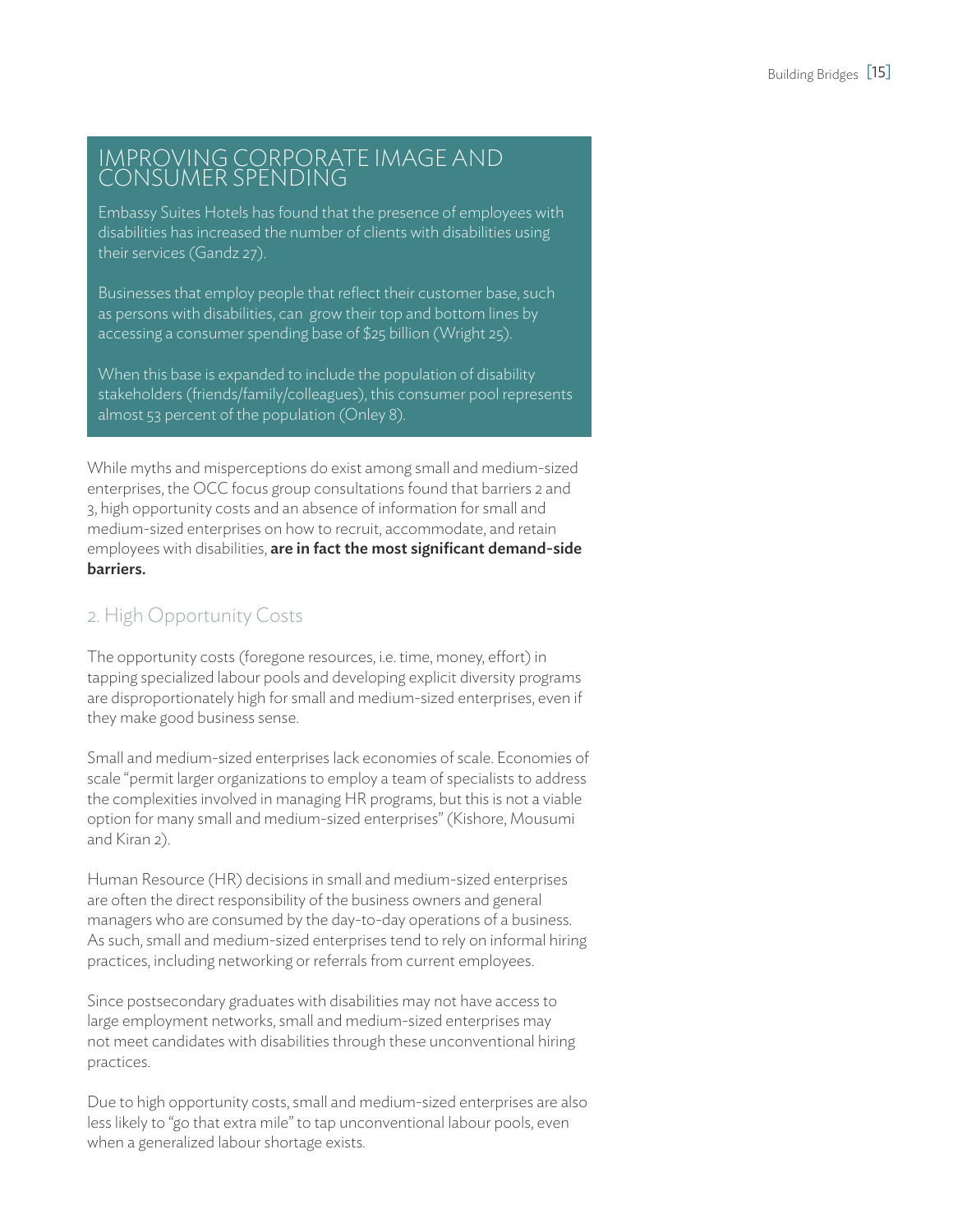### 3. Absence of Information

An abundance of information currently exists on how to recruit, accommodate, and retain employees with disabilities. However, the information is not specific to small and medium-sized enterprises, nor does it address the hiring of postsecondary graduates with disabilities. The existing information is geared towards large firm employers with human resource departments (that often have federally mandated diversity requirements).

Small and medium-sized enterprise focus group participants as well as Human Resources Professionals Association survey respondents highlighted that best practices and success stories from other organizations, as well as guidelines on how to find and accommodate postsecondary graduates with disabilities are missing.

A one-stop or centralized information resource outlining the necessary steps to successfully recruit, accommodate, and retain employees with disabilities was identified as a mechanism that could help lower opportunity costs for small and medium-sized enterprises and successfully connect them with graduates with disabilities.

# Demand-Side Best Practice Models

The following are elements of delivery models to consider for bridging the gap between employers and graduates with disabilities.

1. Business to Business (B2B) Model

A Business-to-Business (B2B) partnership model facilitates the creation of mentorships among businesses in order to communicate best practices to mentee small and medium-sized enterprises.

# BEST PRACTICE

#### CCRW Skills Training Partnership (STP)

The idea behind B2B partnerships is that business leaders are more likely to listen to the benefits of hiring persons with disabilities when espoused from a champion within a similar field.

The Canadian Council on Rehabilitation and Work's (CCRW) Skills Training Partnership (STP) currently represents an active B2B partnership that connects employers in the same industry to provide guidance in the recruiting and successful training of persons with disabilities. The STP model is a CCRW trademarked and federal government recognized "effective practices" approach to integrating persons with disabilities into the workforce (CCRW).

Most people do not engage an individual with a disability because they do not know now.

*Scott Burton, Dolphin Digital Technologies Inc.*

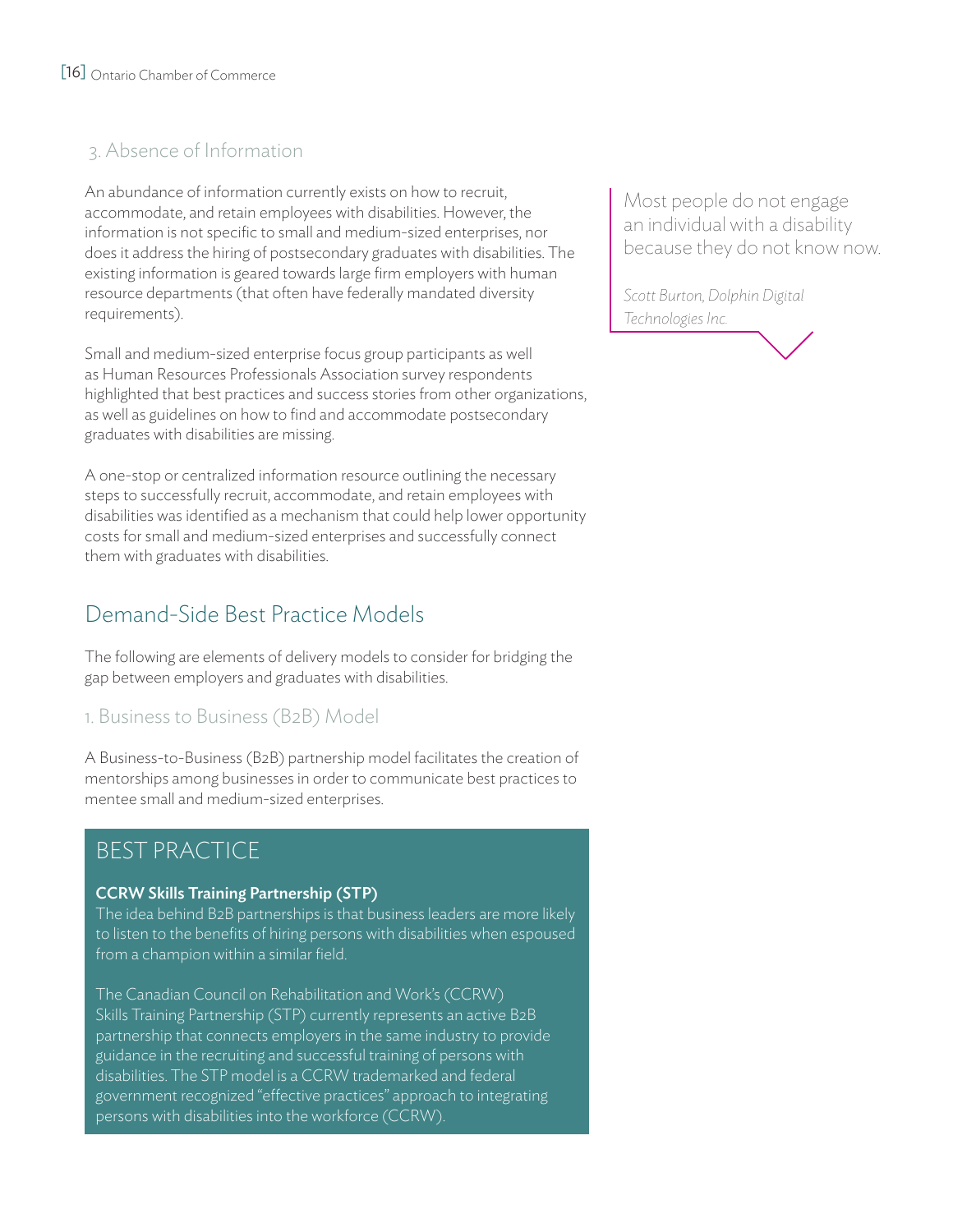#### 2. Employer Roadmap for Recruiting, Accomodating, and Retaining Graduates with Disabilities

Information is provided to employers on the processes involved in recruiting, accommodating, and retaining employees with disabilities. The information within the roadmap is based on proven strategies identified within both the small and medium-sized enterprise and large firm business communities.

| 'Tone from the Top'                                                                                                                                                                                                                                                                                                                                                                                             | <b>Inclusive Hiring Practices</b>                                                                                                                                                                                                                                                                                                                                                                                                                                                                                                                                                                                                                                                                                                                                                                                                   | <b>Community Partnerships</b>                                                                                                                                                                                                                                                                                                                                                                                                                                                                                                                                                                                                                    | Internships, Co-op<br><b>Opportunities and Part-time</b><br><b>Employment</b>                                                                                                                                                                                                                                                                                                                                                                                                                                            |
|-----------------------------------------------------------------------------------------------------------------------------------------------------------------------------------------------------------------------------------------------------------------------------------------------------------------------------------------------------------------------------------------------------------------|-------------------------------------------------------------------------------------------------------------------------------------------------------------------------------------------------------------------------------------------------------------------------------------------------------------------------------------------------------------------------------------------------------------------------------------------------------------------------------------------------------------------------------------------------------------------------------------------------------------------------------------------------------------------------------------------------------------------------------------------------------------------------------------------------------------------------------------|--------------------------------------------------------------------------------------------------------------------------------------------------------------------------------------------------------------------------------------------------------------------------------------------------------------------------------------------------------------------------------------------------------------------------------------------------------------------------------------------------------------------------------------------------------------------------------------------------------------------------------------------------|--------------------------------------------------------------------------------------------------------------------------------------------------------------------------------------------------------------------------------------------------------------------------------------------------------------------------------------------------------------------------------------------------------------------------------------------------------------------------------------------------------------------------|
|                                                                                                                                                                                                                                                                                                                                                                                                                 | <b>Messaging</b>                                                                                                                                                                                                                                                                                                                                                                                                                                                                                                                                                                                                                                                                                                                                                                                                                    |                                                                                                                                                                                                                                                                                                                                                                                                                                                                                                                                                                                                                                                  |                                                                                                                                                                                                                                                                                                                                                                                                                                                                                                                          |
| Developing an inclusive<br>and flexible working<br>environment for all<br>employees starts with 'tone<br>from the top'.<br>Employers need to<br>understand what reasonable<br>accommodation looks like.<br>Messaging to leadership,<br>hiring managers, and<br>general employees must<br>help emphasize that<br>inclusiveness is about<br>proportionality; what each<br>business can do, not what it<br>cannot. | Changing hiring practices<br>to be more inclusive is one<br>of the simplest and most<br>cost-effective strategies<br>for small and medium-<br>sized enterprises to begin<br>recruiting postsecondary<br>graduates with disabilities.<br>Stating that a business is an<br>"inclusive" employer in job<br>postings, as well as including<br>wheelchair accessible signs<br>in an office/workplace,<br>signals to a potential<br>employee that a business<br>is open to thinking about<br>disability in a tangible way.<br>Small and medium-<br>sized enterprises can ask<br>candidates if there are any<br>accommodations required<br>for the interview.<br>Additionally, asking new<br>hires if they are comfortable<br>working with a person<br>with a disability will foster<br>inclusivity throughout the<br>entire organization. | Developing partnerships<br>within the community is<br>an important step that can<br>help small and medium-<br>sized enterprises decrease<br>the search costs associated<br>with finding prospective<br>candidates with disabilities.<br>Community partners<br>can play an important<br>role in helping employers<br>accommodate and retain<br>employees.<br>Many community<br>partners provide support<br>throughout the entire<br>employment cycle, including<br>workplace readiness and<br>accommodation and post-<br>employment transition<br>assistance for when an<br>employee with a disability<br>is ready to pursue new<br>opportunties. | Opportunities for<br>internships, mentoring, and<br>co-op programs particularly<br>aimed at postsecondary<br>graduates with disabilities<br>are important strategies<br>to increasing employment<br>among this labour pool.<br>Through part-time<br>employment opportunities,<br>students with disabilities are<br>able to try out a potential<br>career path and gain<br>valuable work experience,<br>while employers are given<br>the opportunity to become<br>more familiar with a variety<br>of accommodation needs. |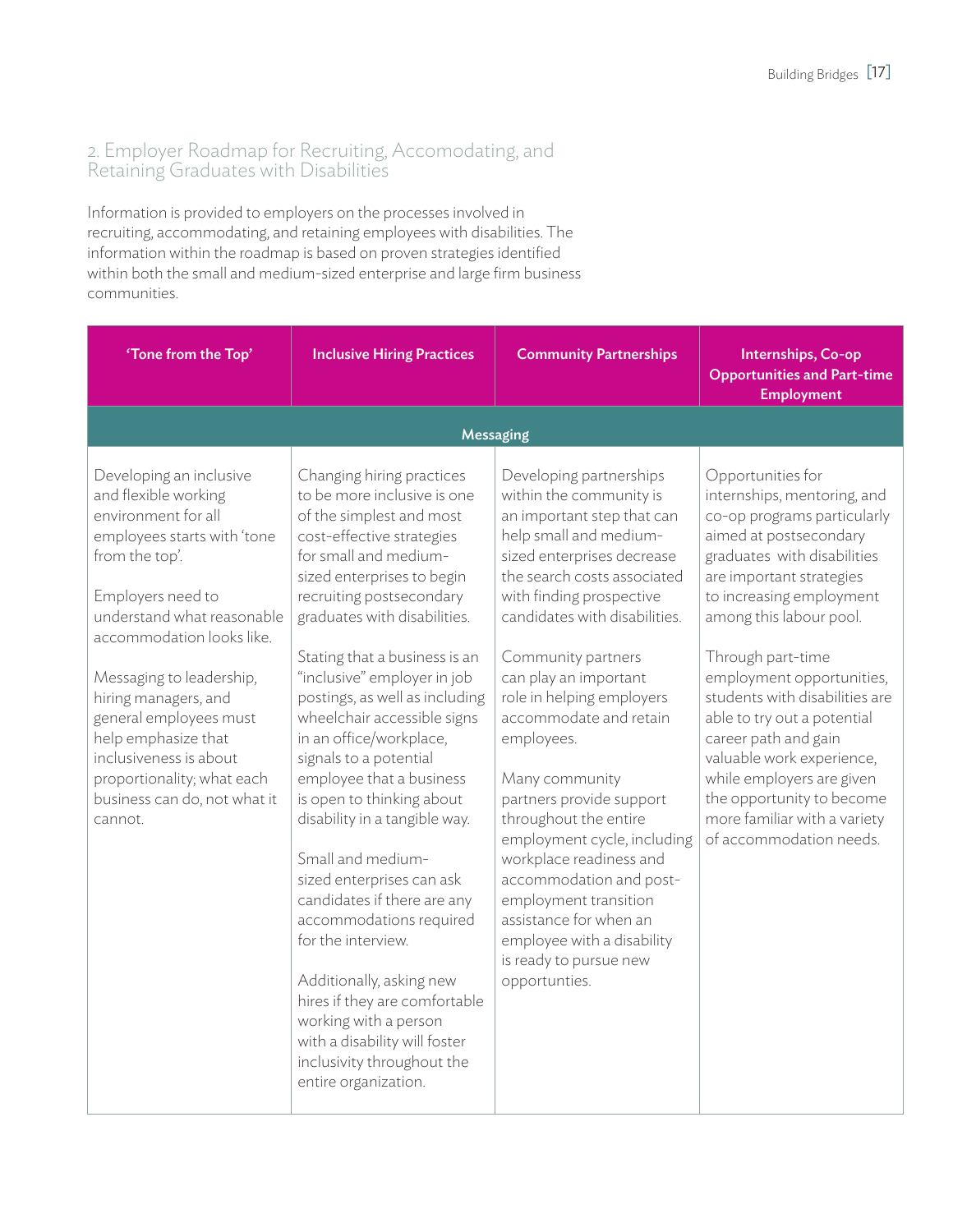#### Best Practice Examples

#### IBM Canada "Shades of

**Blue"** training program for hiring managers combines presentations, group discussions, roleplaying, and videos to build understanding and skills for diverse engagement. Role-playing training programs are effective in this regard, since they put the employer or individual in the position of the employee with a disability, increasing their awareness and understanding of individual needs first hand.

#### Mental Health

Works delivered by the Canadian Mental Health Association offers an online learning series for business leadership teams, workshops, and consulting services that can deepen employer awareness and understanding of invisible disabilities in the workplace. Dolphin Digital Technologies Inc. include 'equal opportunity' or 'inclusive' employer within all online job postings.

#### Within its job postings, Bombardier Aerospace

includes a statement stipulating that they "encourage women, Aboriginal people, persons with disabilities and members of visible minorities to apply".

Lime Connect is a global not-for-profit organization that attracts, prepares, and connects students with disabilities to scholarships and internships. It also offers full time career opportunities with corporate partners and businesses across the continent.

#### Bank of Montreal (BMO)

engages in specific outreach and recruitment activities to attract applicants with disabilities, specifically working in partnership with community agencies such as the CNIB, the Canadian Paraplegic Association, the Canadian Council on Rehabilitation and Work, and the Canadian Hearing Society.

Ability Edge is a paid internship program, under the larger umbrella of the Career Edge organization, for recent graduates with self-declared disabilities who have a college or university bachelor's degree and have little or no related work experience.

#### Bank of Montreal (BMO)

utilizes job fairs and campus recruitment, as well as internships and part-time programs, to provide work experience to university students and graduates with disabilities.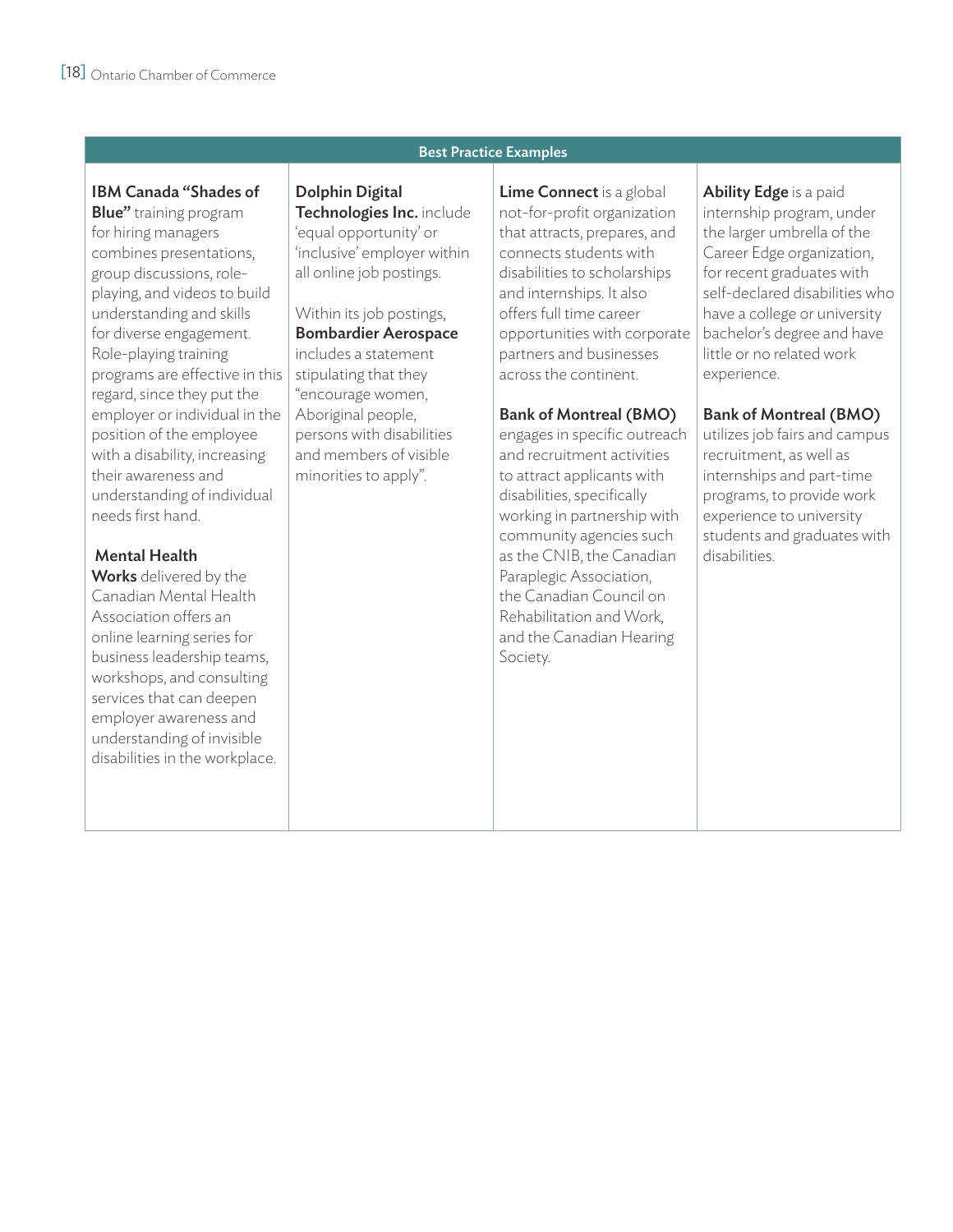#### 3. One-stop Web Resource for connecting Employers with Students and Graduates with Disabilities

A centralized web resource connects employers with potential job candidates with disabilities.

### BEST PRACTICE

#### British Columbia WorkAble Solutions

WorkAble Solutions BC is an initiative of the Government of British Columbia that connects employers to employees with disabilities by providing employment supports and resources. The WorkAble Solutions website provides employers a with one-stop online resource where they can post employment opportunities for persons with disabilities. It also gives job seekers with disabilities access to employers who are specifically interested in hiring from this labour pool and who understand their needs. WorkAble Solutions provides employers with a toolkit to help them recruit and retain employees with disabilities, giving them a "how-to" guide on accessing this labour pool.

#### WorkBay.net

Workbay.net provides free training to job seekers before employment, to help them prepare for the jobs and careers that they want. Workbay. net also offers a job matching program that allows individuals to align their skills and work needs with available jobs. In addition, the tool allows job seekers to use the information to tailor their employment search or pursue job-specific training.

# Supply-Side Barriers

While beyond the mandate of the paper, the OCC research found that there are significant supply-side barriers that prevent the labour pool of postsecondary students and graduates with disabilities from connecting with small and medium-sized enterprises.

The three main supply side-barriers are:

- 1. Lack of work related experience
- 2. Institutional barriers
- 3. Absence of transitional support to employment

#### 1. Work Experience

One of the biggest barriers to the employment of postsecondary students and graduates with disabilities is their lack of work experience. Student focus group participants noted that they often do not have the time to hold part-time jobs or internships while managing a full-time postsecondary course load.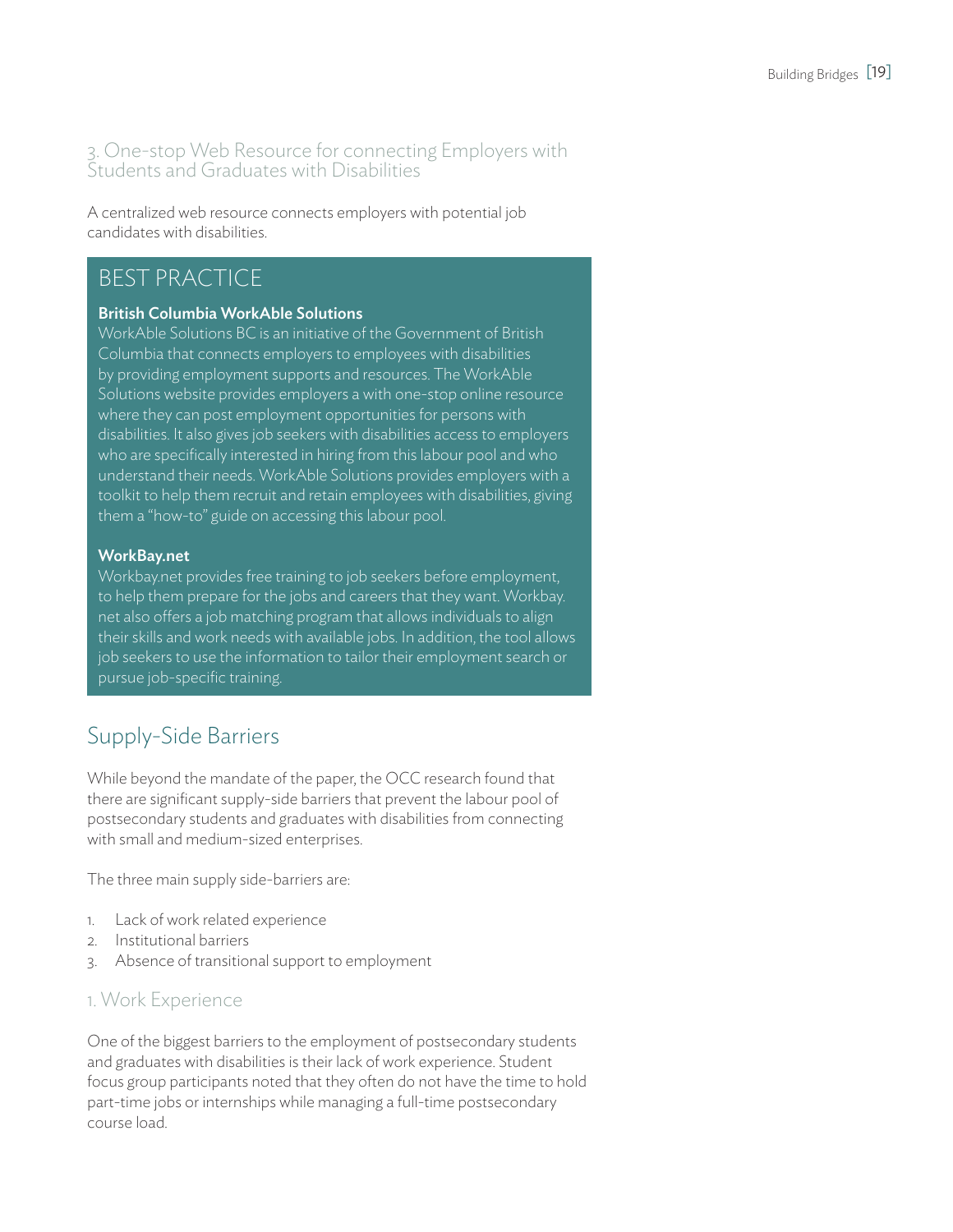As a result, when students with disabilities apply for jobs post-graduation, often their resumes are missing the vital experience necessary to compete on a level playing field with other applicants.

Due to their lack of work experience, many students with disabilities do not have the same level of exposure to networking opportunities as their nondisabled counterparts. Because the scope of their potential employment network may be smaller, finding employment with smaller organizations becomes all the more challenging as they tend to rely more on informal hiring practices such as personal referrals.

#### 2. Institutional barriers

Accessibility councellors and students reported gaps in information sharing between accessibility service and career service departments.

Career services in postsecondary institutions play an important role in helping interested students gain the relevant work experience while in school. However, since career advisors serve the general student population, they are often unfamiliar with the specific employment needs of students with disabilities, including issues of disclosure, interviewing, and requesting accommodations.

While accessibility services provide supports for students with disabilities to be successful academically, they are not mandated to provide general employment supports to these students.

Nancy Moulday of TD Canada Trust and the Canadian Association of Career Educators and Employers (CACEE) emphasized this disconnect, stating, "I recruit at 35 different universities. The student accessibility services office is there to just support them while there, not to help them with their career. The career office is there to support them in finding employment but do not understand the (career assistance) nuances needed."

Both disability stakeholders and postsecondary students with disabilities reiterated the need for increased information sharing between career services and accessibility services that could better prepare postsecondary students with disabilities for the workforce.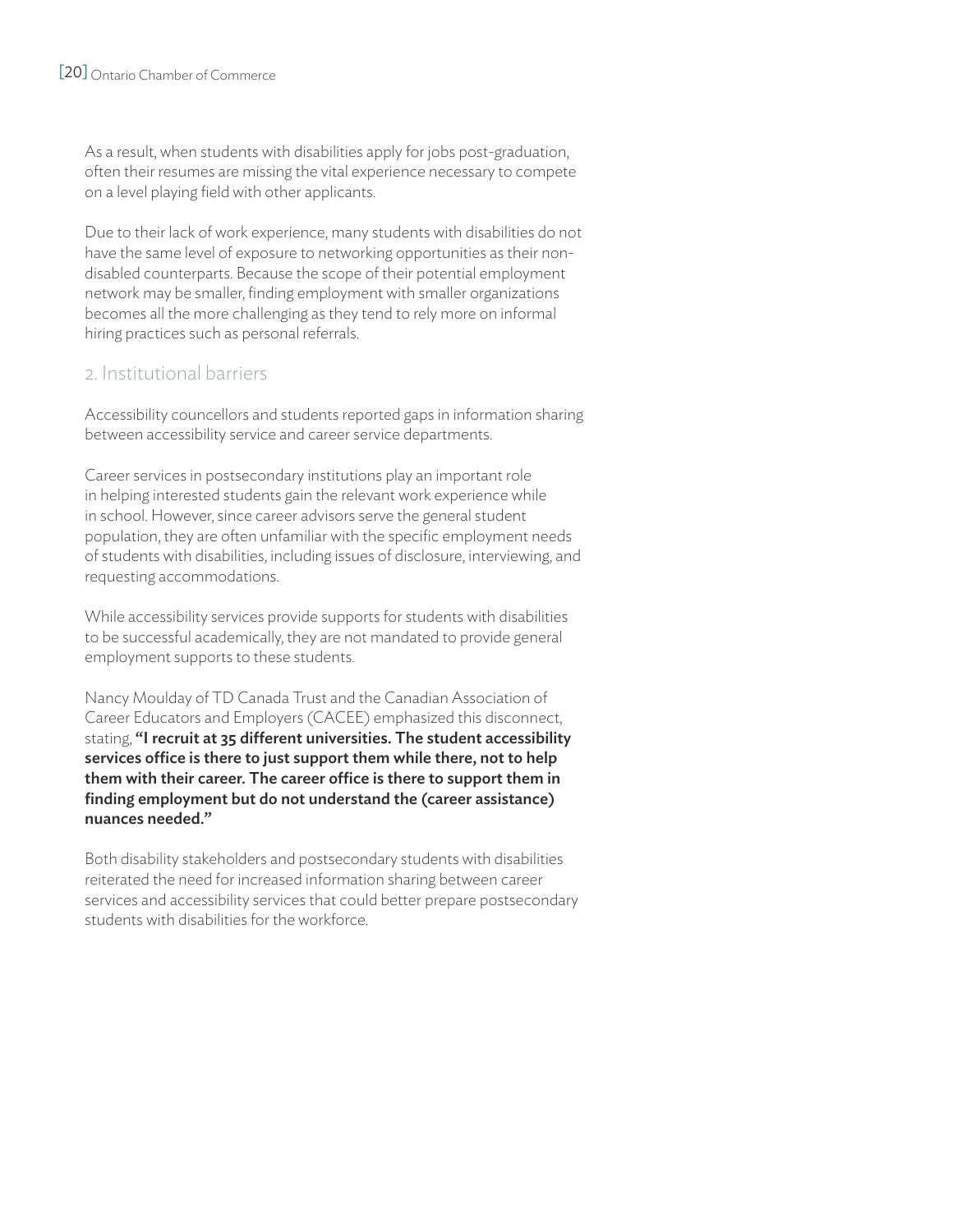### 3. Transitional Supports

While in school, students with disabilities have access to support mechanisms that help them succeed in their postsecondary career. However, once they leave the academic setting, it can be challenging for many graduates to navigate the employment landscape. They may not know how to independently address workplace issues, such as disclosure and accommodation.

Both disability stakeholders and postsecondary students with disabilities emphasized the severity of this gap in transitional support and the critical nature of post-graduation and post-employment support to the overall labour market attachment of postsecondary graduates with disabilities.

Even though this paper is focused on addressing demand-side barriers, the issue of disclosure was identified repeatedly in focus groups as a key supplyside barrier that is an impediment to bridging the gap between small and medium-sized enterprises and postsecondary graduates.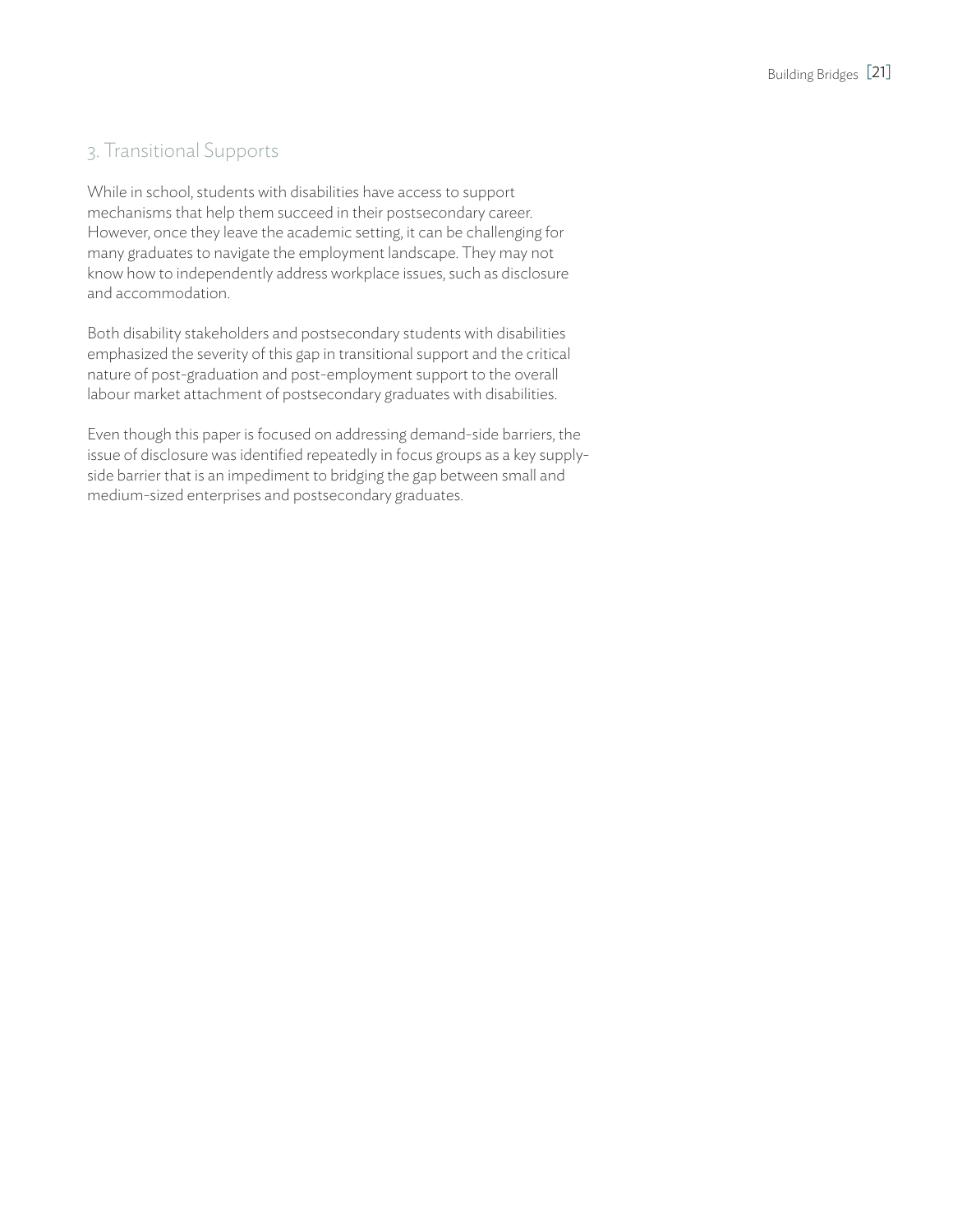# TO DISCLOSE OR NOT DISCLOSE?

Although postsecondary educational attainment narrows the employment gap between those with and without a disability, fears of stigmatization in the workplace remain (McCloy and DeClou 26).

In a 2011 survey of employed graduates with learning disabilities by the Higher Education Quality Council of Ontario (HEQCO), 62 percent of respondents reported that they chose not to reveal their disability, often for fear of being stigmatized (25).

Students who chose not to disclose their disability often cited the fear that doing so would either preclude them from obtaining employment or negatively impact their career prospects after employment.

One student focus group participant expressed apprehension at applying to jobs in the private sector because he believed a private sector firm would not be as willing to accommodate him upon disclosure as a non-profit or government employer would.

#### Invisible vs. Visible Disabilities

Disclosure is a particularly sensitive issue for students with invisible disabilities, a group that comprises two-thirds of the student population with disabilities.

The three most common disabilities reported among provincial postsecondary accessibility offices are learning disabilities, psychiatric disabilities, and chronic illness.

Student focus group participants with invisible disabilities expressed that it is harder to gain employment because some invisible disabilities, such as psychiatric disabilities, tend to be more frequently misunderstood and more heavily stigmatized.

There were differing opinions among students with invisible disabilities on when and how to disclose. While some students emphasized the need for full-disclosure in the interview, many disagreed, believing that if they were to disclose at the interview stage they would not be considered for the job.

When employees do not disclose, employers are unaware of their employees' needs. If an employee with a disability is underperforming because they lack the necessary supports to excel in the workplace, both employers and employees lose out.

As employers learn how to tap the labour pool of persons with disabilities and as the myths are dispelled, individuals will have less of a disincentive to disclose.

Students do not want to disclose because they feel they will be stigmatized...even when they think there may be a benefit to disclosing, they are reluctant because of fear of being pigeonholed.

*Jayne Greene-Black, York University*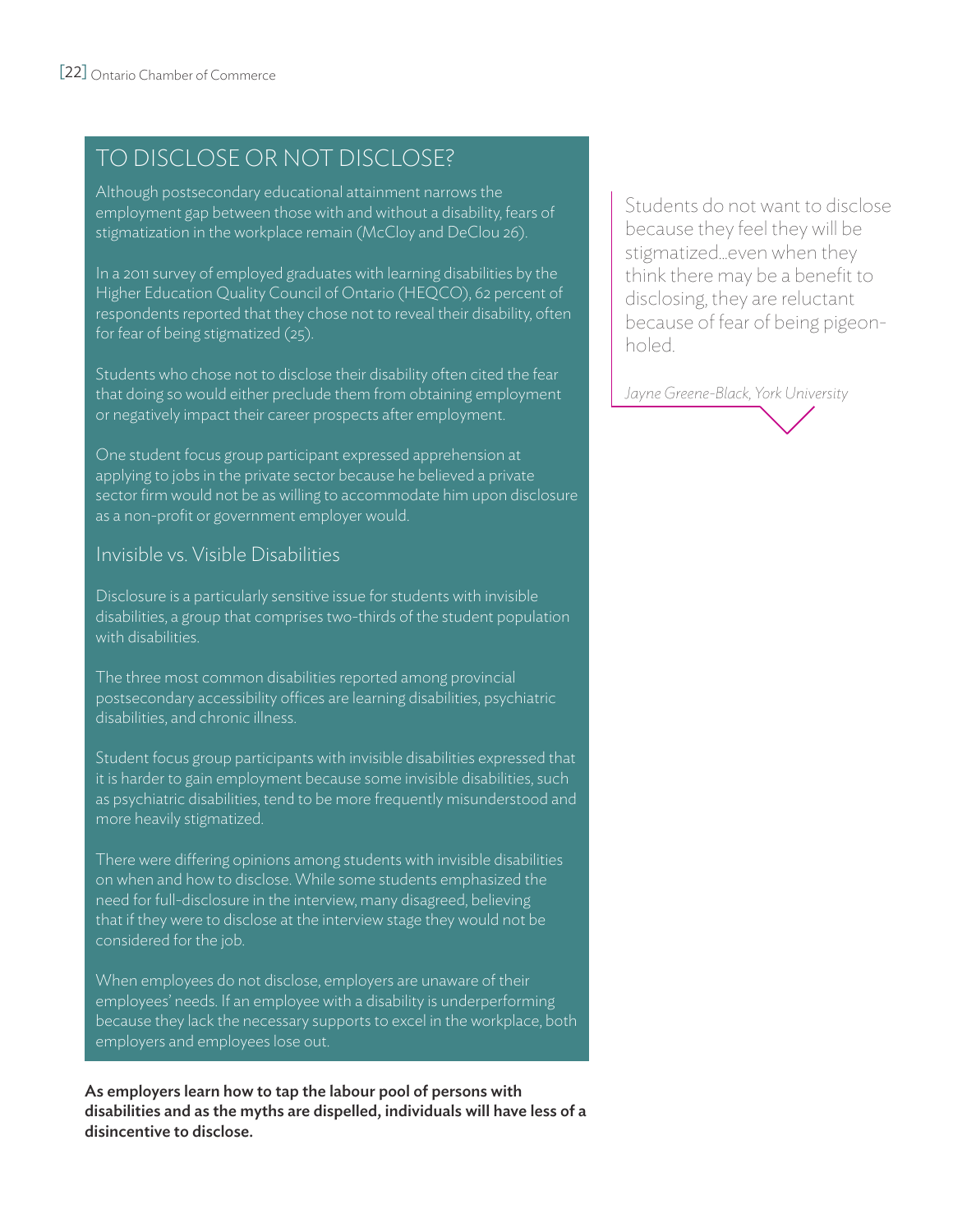# Supply-Side Best Practice Models

The following is a delivery model to consider for bridging the gap between employers and graduates with disabilities.

1. Information sharing and support for career service departments in postsecondary institutions to better assist students with disabilities.

### BEST PRACTICE

#### Accessible Career Transition (ACT) Program at McMaster University

The objective of the ACT program was to build upon existing institutional structures to engage various departments (e.g. academic, administrative, student groups) at McMaster University in the implementation of a service delivery model for students and graduates with disabilities.

Included within this model was individualized support services from an ACT case manager that helped students realize employment goals and manage disability issues from the beginning of their educational career until after graduation.

The program also connected students to the Career Transition Success Team that utilized the external community of employers, agencies, and government to realize the employment goals of students with disabilities. Due to lack of funding, the program was discontinued in 2009.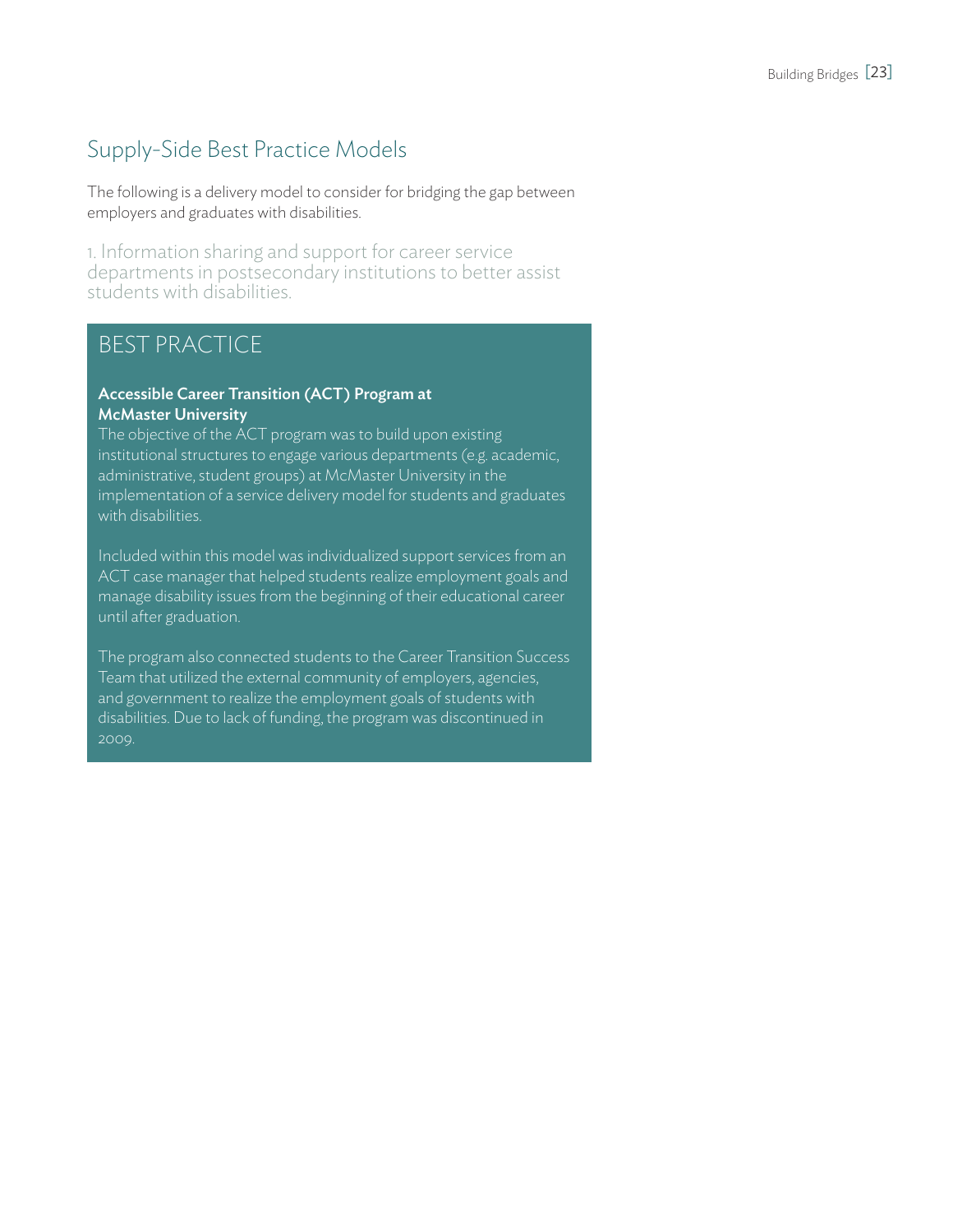# CALL TO ACTION

The global economic downturn continues to have a profound effect on Ontario. Unemployment remains high, the province has lost thousands of manufacturing jobs, and the debt burden is growing.

Ontarians should never lose sight of the fact that in spite of our challenges we remain the envy of the world—and for good reason. Ontario has the highest level of postsecondary credential attainment in the OECD.

For Ontario to prosper we must continue to take tangible steps towards building a strong and sustainable 21st century workforce.

A competitive, productive, and innovative 21st century Ontario depends upon our collective ability to leverage the population of skilled yet undertapped people in our own backyard, most notably postsecondary graduates with disabilities.

This report has argued that there are two sets of barriers to greater labour market attachment among postsecondary graduates with disabilities supply-side and demand-side.

*The three demand-side barriers identified are:*

- 1. Myths and misperceptions held by employers about the constraints and costs of employing persons with disabilities.
- 2. High opportunity costs associated with tapping into the labour pool of persons with disabilities, particularly among small and medium-sized enterprises.
- 3. Absence of information on how to recruit, accommodate, and retain potential employees with disabilities and the overall hiring process.

*The three supply-side barriers are:*

- 1. Lack of work related experience
- 2. Institutional barriers
- 3. Absence of transitional support to employment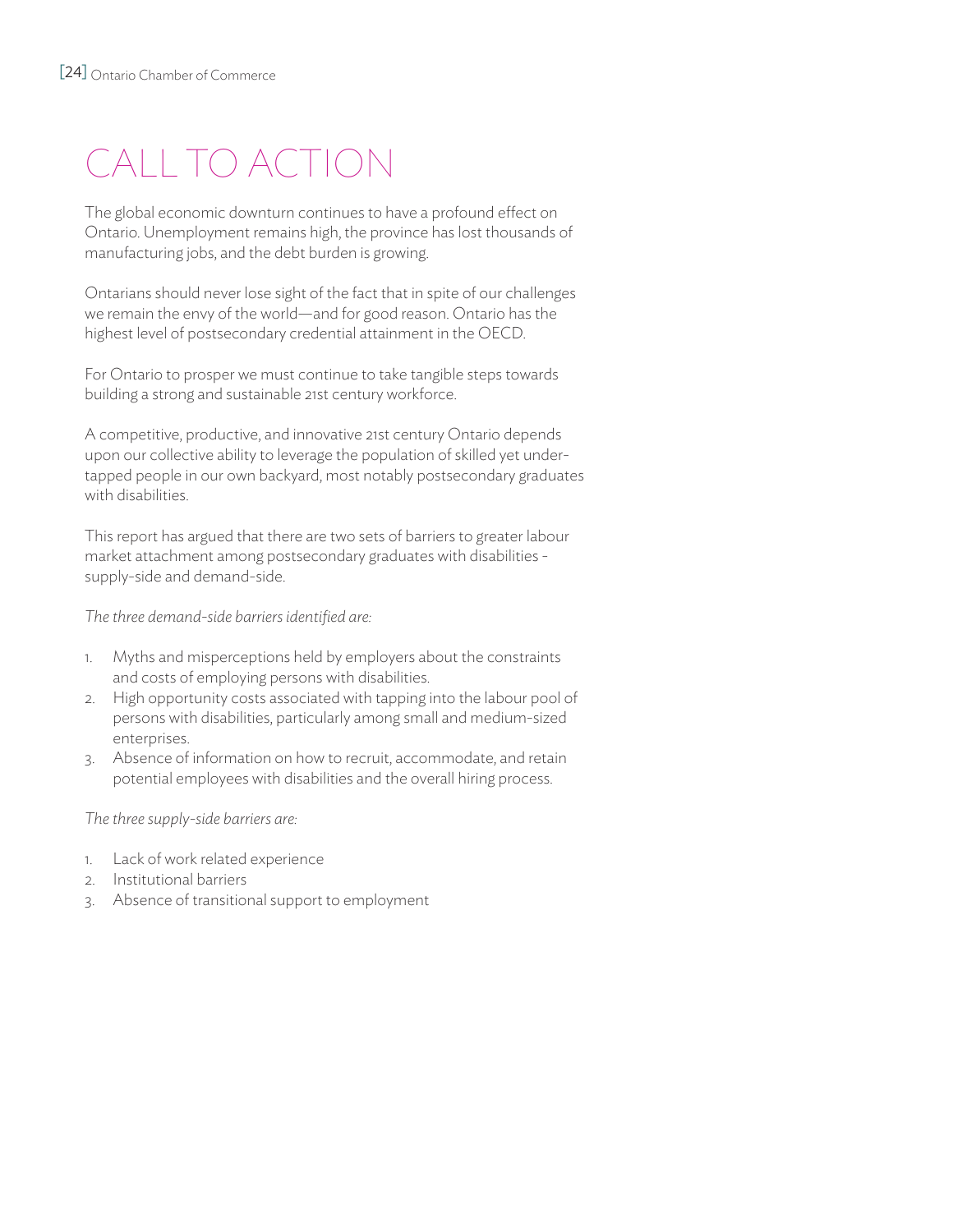Through consultations with small and medium-sized enterprises, large firm employers, and disability stakeholders, the OCC identified the following strategies for employing persons and postsecondary graduates with disabilities within both the small and medium-sized enterprise and large firm business communities:

- 1. A Business to Business (B2B) Mentorship Program
- 2. An employer roadmap for recruiting, accommodating and retaining graduates with disabilities
- 3. A one-stop web resource to connect employers with students and graduates with disabilities
- 4. Information sharing and support for career service departments in postsecondary institutions to better assist students with disabilities

These best practice models have proven successful in alleviating the friction between supply and demand, overcoming the high opportunity costs facing small and medium-sized enterprises, and providing step-by-step examples of how businesses can begin hiring, accommodating, and retaining postsecondary graduates with disabilities.

The OCC is hopeful that this report will help address the disconnect between small and medium-sized enterprise employers and postsecondary graduates with disabilities.

We invite government, business, civic leaders, and all Ontarians to join us in bridging the gap between small and medium-sized enterprise employers and postsecondary graduates in Ontario.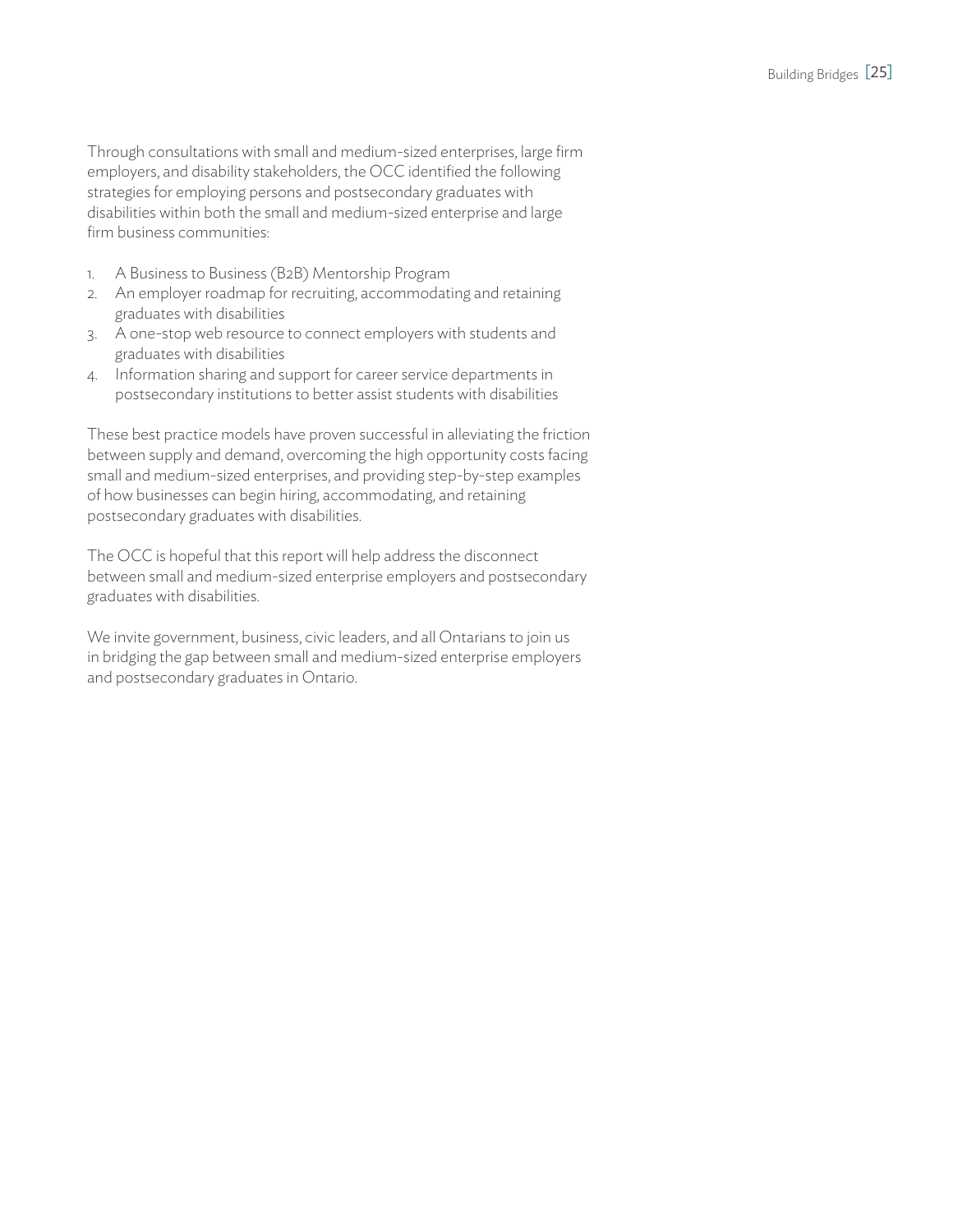# GLOSSARY

**Disability:** For the purposes of this report, we use the definition of disability included under the Accessibility for Ontarians with Disabilities Act (AODA), 2005.

According to Section 2 of the AODA, "disability" refers to:

(a) any degree of physical disability, infirmity, malformation or disfigurement that is caused by bodily injury, birth defect or illness and, without limiting the generality of the foregoing, includes diabetes mellitus, epilepsy, a brain injury, any degree of paralysis, amputation, lack of physical co-ordination, blindness or visual impediment, deafness or hearing impediment, muteness or speech impediment, or physical reliance on a guide dog or other animal or on a wheelchair or other remedial appliance or device,

(b) a condition of mental impairment or a developmental disability,

(c) a learning disability, or a dysfunction in one or more of the processes involved in understanding or using symbols or spoken language,

(d) a mental disorder, or

(e) an injury or disability for which benefits were claimed or received under the insurance plan established under the Workplace Safety and Insurance Act, 1997.

Labour Market Attachment: The degree of integration into the regular labour market.

Typically, there are three distinct groups of individuals (or different forms of attachment to the labour market):

- 1. Strong attachment: individuals with stable, regular employment
- 2. No attachment: inactive individuals (participating in education, retired, or taking care of the household)
- 3. Weaker attachment: all other individuals who may be engaged in short-term or informal employment or interrupted by long periods of unemployment

**Opportunity Costs:** The forgone resources (time, money, effort, etc.) of making one choice over another. For small and medium-sized enterprises, opportunity costs are particularly acute since resources, specifically time and money, are fairly limited, due to a small employee base and managerial scarcity.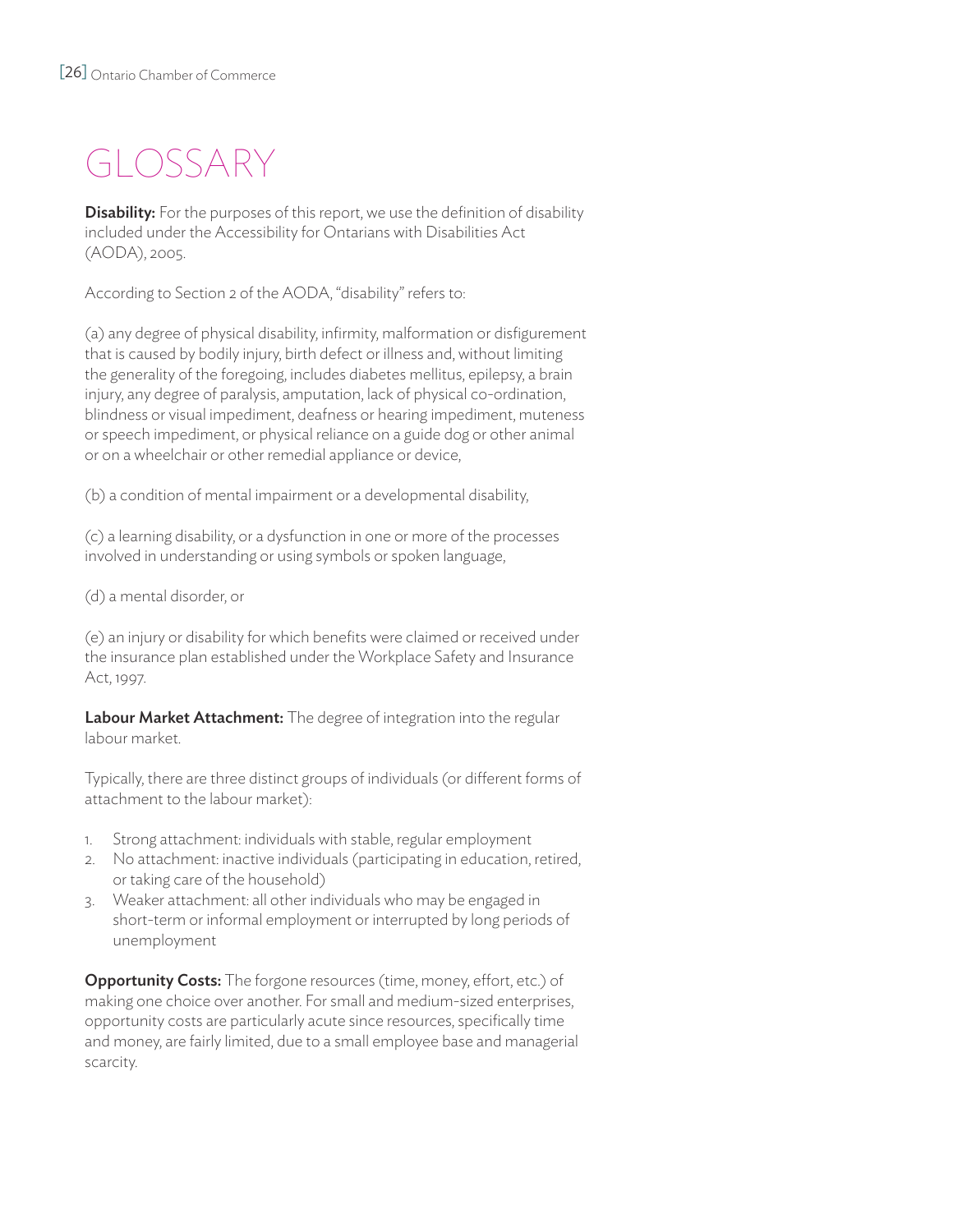# WORKS CITED

Aguayo, Miguel. "Recruitment of Students with Disabilities." *National Educational Association of Disabled Students (NEADS)* (n.d.) Web. 9 Nov. 2012.

Andrew, Paul and Bradley Contento. "Barriers to Employing Persons with Disabilities: Three Common Misconceptions." *Newsweek* (1 Oct. 2010): n.p. Web. 30 Nov. 2012.

Association of Canadian Community Colleges (ACCC). "Canada's Demographic and Advanced Skills Crisis: People without Jobs, Jobs without People." S*ubmission to the House of Commons Standing Committee on Finance* (Aug. 2010): 2-5. Web. 15 Dec. 2012.

Beer, Charles. "Charting a Path Forward: Report of the Independent Review of the Accessibility for Ontarians with Disabilities Act, 2005." *Ministry of Community and Social Services* (Feb. 2010): 3-69. Web. 8 Jan. 2013.

BMO Financial Group. "BMO Study: Canadians Believe People with Disabilities are Victims of Hiring Bias." *About BMO* (11 Oct. 2012): n.p. Web. 20 Oct. 2012.

Business Development Bank of Canada (BDC). "SMEs At A Glance." (2011): n.p. Web. 19 Feb. 2013.

Cambrian College. "Employment Rate of Graduates with Disabilities in Ontario's Colleges." *KPI Graduate Survey* (2012): 1-2. Web. 10 Dec. 2012.

Canada. Department of Justice Canada. Legislative Services Branch. *Employment Equity Act*. [Ottawa, O.N.]: *Department of Justice*. 31 Oct. 2012. Web. 10 Nov. 2012.

---. Human Resources and Skills Development Canada. *2010 Federal Disability Report: The Government of Canada's Annual Report on Disability Issues*. [Ottawa, O.N.]: *HRSDC*. 2010. Web. 12 Jan. 2011.

---. Human Resources and Skills Development Canada. *Looking Ahead: A 10-Year Outlook for the Canadian Labour Market* (2006-2015). [Ottawa, O.N.]: *HRSDC*. 2006. Web. 2 Mar. 2013.

---. Industry Canada. "Employment Recovery: A Comparison of the Last Three Recessions." *Small Business Quarterly* 13.4 (2012):1-8. *Industry Canada*. Web. 30 Nov. 2012.

---. Public Works and Government Services. "Importance of SMEs." Government of Canada. (2011) Web. 9 Feb. 2013.

---. Statistics Canada. Income Security and Social Development Branch. *Disability in Canada: A 2006 Profile*. [Ottawa, O.N.]: *National Headquarters, Income Security and Social Development Branch.* 2006. Web. 4 May 2011.

---. ---. Social and Aboriginal Statistics Division. *Participation and Activity Limitation Survey 2006: Analytical Report*. [Ottawa, O.N.]: *Social and Aboriginal Statistics Division*. 2006. Web. 16 Nov. 2012.

---. ---. *Unemployment Rate by Province, Territory and Disability Status, Canada*. [Ottawa, O.N.]: *Statistics Canada*. 2006. Web. 2 Dec. 2012.

Canadian Centre on Disability Studies. "Building Bridges between the Corporate Sector and the Disability Community." (Mar. 2001): 3-21. Web. 20 Oct. 2012.

Canadian HR Reporter. "Out-dated Stigmas Top Obstacle to Hiring People with Disabilities: Survey." *Thomson Reuters Canada Limited* (13 Nov. 2009): n.p. Web. 10 Nov. 2012.

Canadian Tourism Human Resource Council (CTFRC). "The Future of Canada's Tourism Sector: Economic Recession only a Temporary Reprieve from Labour Shortages." (2010): 1-2. Web. 9 April 2013.

Canadian University Survey Consortium. "2012 Survey of Graduating Students: Undergraduate Students." (June 2012): 2-77. Web. 12 Dec. 2012.

Conference Board of Canada. "Ontario's Looming Labour Shortage Challenges: Projections of Labour Shortages in Ontario, and Possible Strategies to Engage Unused and Underutilized Human Resources." (25 Sept. 2007): 5-29. Web. 4 Nov. 2012.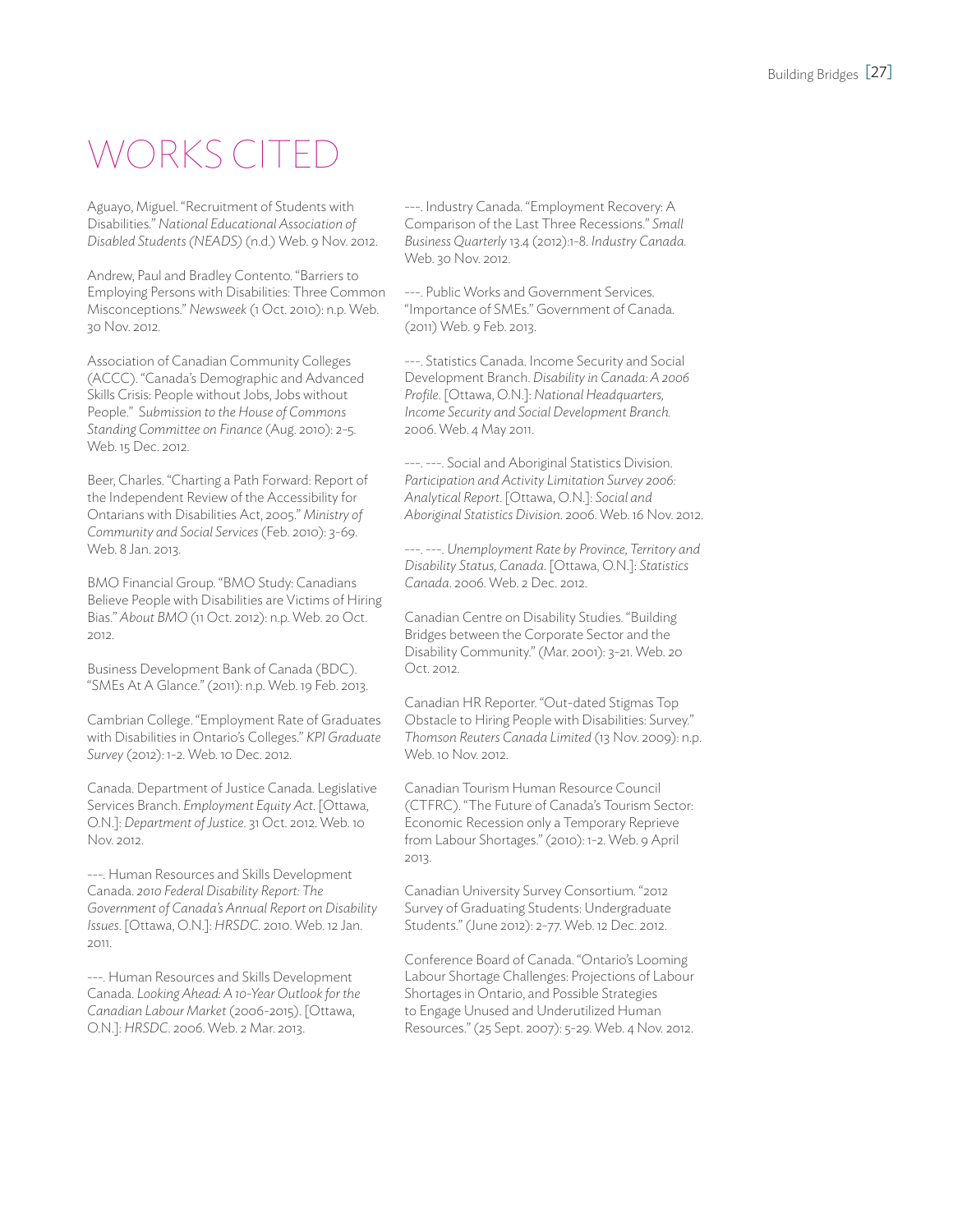#### [28] Ontario Chamber of Commerce

Curry, Bill. "Ottawa planning budget measures to tackle shortage of skilled trades." *The Globe and Mail* (1 Mar. 2013) Web. 5 Mar. 2013.

Deloitte & Touche LLP. "The Road to Inclusion: Integrating People with Disabilities into the Workplace." (July 2010): 2-17. Web. 2 Nov. 2012.

Donovan, Rich. "Emerging Giant – Big is not Enough: Global Economics of Disability." *The Return on Disability Company* (1 March, 2012): 3-27. Web. 10 Nov. 2012.

Faisal, Sharif. "Collaboration Essential to Overcome Skills Shortages." *Financial Post* 12 Sept. 2012. Web. 30 Nov. 2012.

Fredeen, Kenneth J., Mark Wafer, Gary Birch, and Kathy Martin. "Rethinking Disability In The Private Sector: We All Have Abilities. Some Are Just More Apparent Than Others." *Public Works and Government Service: Panel on Labour Market Opportunities for Persons with Disabilities* (2013): 4-28. Web. 9 Feb. 2013.

Gandz, Dr. Jeffrey. "A Business Case for Diversity." *Human Resources and Skills Development Canada*  (2001) Web. 2 Nov. 2012.

Helfenbaum, Wendy. "New Grads with Disabilities Thrive in Tech Jobs." *Defense Intelligence Agency*  (2012) Web. 1 Nov. 2012.

Kishore, Krishna, Majumdar Mousumi, and Vasanth Kiran. "Innovative HR Strategies for SMEs." *Journal of Business and Management* 2.6 (2012) Web. 9 Feb. 2013.

Klaas, Brian S., John McClendon, and Thomas W. Gainey. "Managing HR in the Small and Medium Enterprise: The Impact of Professional Employer Organizations." *Entrepreneurship: Theory and Practice* 25.1 (Fall 2000) Web. 1 Mar. 2013.

Lankin, Frances and Munir A. Sheikh. "Brighter Prospects: Transforming Social Assistance in Ontario." *Commission for the Review of Social Assistance in Ontario* (Oct. 2012): 3-50. Web. 8 Nov. 2012.

Lengnick-Hall, Mark L., Philip M. Gaunt, and Adrienne A. R. Brooks. "Why Employers Don't Hire People with Disabilities: A Survey of the Literature." *U.S. Department of Education and Cerebral Palsy Research Foundation* (n.d.) Web. 30 Oct. 2012.

Lynch, Kevin. "The keys to competitiveness? Innovation and productivity." *The Globe and Mail* 23 Nov. 2011. Web. 5 Mar. 2013.

Maver, Joanne. "Access to Success: A Guide for Employers: BMO Financial Group: Attracting and Retaining Top Talent by Breaking Down Barriers." *National Education Association of Disabled Students and BMO Financial Group* (n.d.) Web. 10 Nov. 2012.

McCloy, Ursula, and Lindsay DeClou. "Disability in Ontario: Postsecondary education participation rates, student experience and labour market outcomes." *Higher Education Quality Council of Ontario.* Issue Paper No. 14. (2013): 1-26. Web. 1 Mar. 2013.

McMaster University. "Ministry of Training, Colleges, and Universities Literature Review." *Career Services & Student Accessibility Services* (n.d.): 1-22. Web. 7 Dec. 2012.

Mining Industry Human Resources Council (MIHRC). "Unearthing possibilities: Human Resources Challenges and Opportunities in the Canadian Mineral Exploration Sector." *Government of Canada's Sector Council Program* (2001): 1-11. Web. 10 Dec. 2012.

National Educational Association of Disabled Students (NEADS). "Enhancing Accessibility in Post-Secondary Education Institutions: A Guide for Disability Service Providers." (2012): 3-39. Web. 10 Nov. 2012.

New Brunswick. "Myths about Hiring Persons with Disabilities." *Premier's Council on the Status of Disabled Persons* (n.d.) Web. 1 Nov. 2012.

Onley, Hon. David C.. Lieutenant Governor of Ontario. "Speaking Notes for Vancouver Accessibility Showcase 2010 Paralympic Games." [Vancouver, BC]: 9 March 2010. Web. 3 April 2013.

Ontario Human Rights Commission. "Disability and Human Rights." *Ontario's Human Rights Codes* (n.d.) Web. 23 Nov. 2012.

Ontario. Ministry of Economic Development and Innovation. Snapshot of Ontario's Small and Medium Enterprises, May 2012. Web. 3 June 2013.

Ontario. Ministry of Finance. *Chapter 9: Employment and Training Services*. [Toronto, O.N.]: Commission on the Reform of Ontario's Public Services. 2010. Web. 30 Nov. 2012.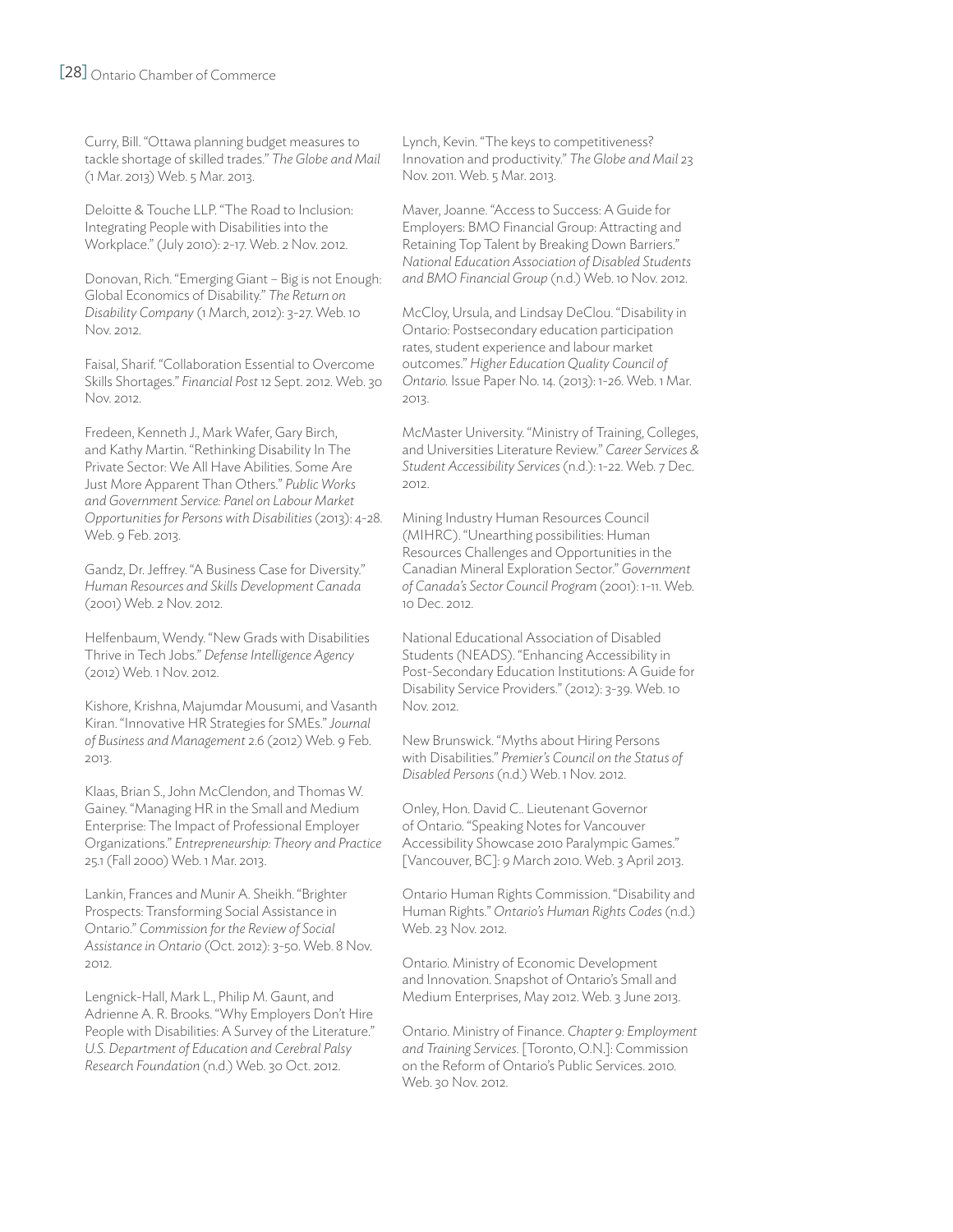---. ---. *Ontario Population Projections Update*. [Toronto, O.N.]: *Ministry of Finance*. Spring 2012. Web. 20 Nov. 2012.

Ontario. Ministry of Training, Colleges, and Universities. Postsecondary Education Division. "Update on Students with Disabilities." Presented February 2013 to the National Educational Association of Disabled Students (NEADS).

Ontario University Student Association. "Policy Paper: Students with Disabilities." (n.d.): 6-25. Web. 2 Dec. 2012.

Ontario's Workforce Shortage Coalition. "The Challenge Ahead: Averting a Skills Crisis in Ontario." (n.d.): 2-7. Web. 30 Nov. 2012.

Spence, Rick. "Skilled Trades Talent Shortage is next crisis for Canadian business." *Financial Post* (3 Sept. 2012) Web. 2 8 Feb. 2013.

Toronto District School Board (TDSB). "Employment Barriers facing Persons with Disabilities: Scarborough and East Toronto." *Employment Ontario* (2008): 8-103. Web. 14 Dec. 2012.

---. "Facts and Statistics." E*quitable and Inclusive Schools Students, Parent and Community* (2001) Web. 15 Dec. 2012

Toronto Financial Services Alliance (TFSA). "Talent Matters: Shaping Talent Strategies in a Changing World- A Study of the Toronto Financial Services Industry Talent Market." *Deloitte & Touche LLP, City of Toronto* (March 2007): 6-40. Web. 3 Nov. 2012.

United Nations Enable. "Factsheet on Persons with Disabilities." *United Nations* (n.d.) Web. 8 Jan 2013.

WCG International Consultants. "Recruitment and Retention of Persons with Disabilities in British Columbia Research Project: Final Research & Validation Report." *Government of British Columbia, Minister's Council on Employment for Persons with Disabilities* (15 Nov. 2004): i-iv. Web. 5 Nov. 2012.

Wharton School of the University of Pennsylvania. "Why Companies Can No Longer Afford to Ignore Their Social Responsibilities." *Time Magazine* (28 May 2012) Web. 9 Jan 2013.

Wilkerson, Bill. "The Business Case for Accessibility: How Accessibility Awareness Strengthens Your Company's Bottom Line." *Laurier Career Development Centre* (Nov. 2001): 1-27. Web. 1 Nov. 2012.

World Health Organization (WHO). "Disabilities." (2012) Web. 2 Nov. 2012.

Wright, Ruth. "Tapping the Talents of People with Disabilities." *Laurier Career Development Centre. The Conference Board of Canada and Government of Ontario* (2001): 2-43. Web. 1 Nov. 2012.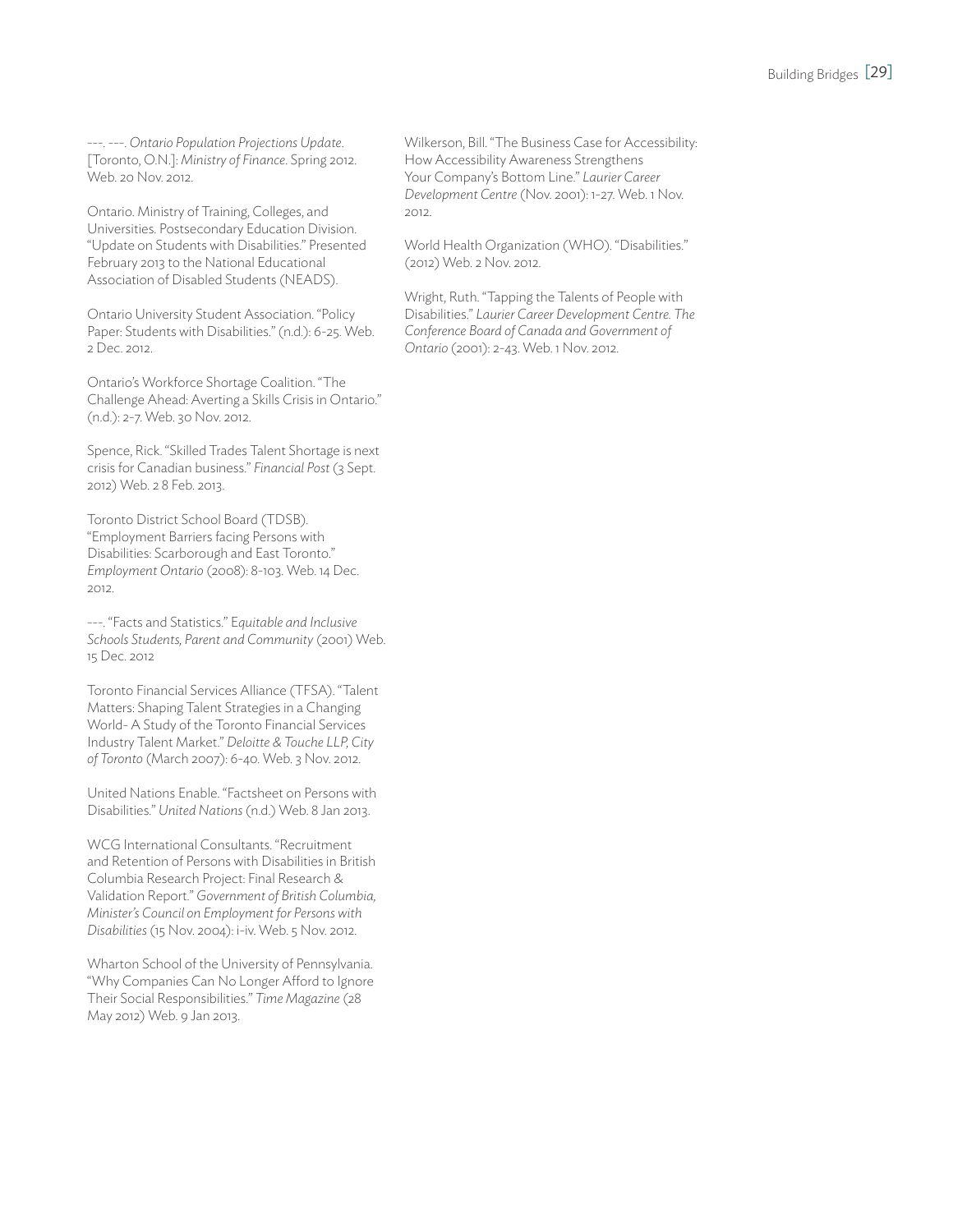# APPENDIX 1: 2013 ONTARIO CHAMBER OF COMMERCE MEMBERSHIP SURVEY

A survey distributed to the OCC membership across Ontario probed employer attitudes on hiring persons with disabilities. Distributed as part of our quarterly survey, and released in partnership with Leger Marketing, the survey was an overall success and garnered 2,059 responses from across the province.

The data and information collected from these survey results has been integrated throughout the report, as well as included in more detail below.

The following questions were included in the survey:

- 1. Does your workplace have a policy that encourages the hiring of people with disabilities?
	- • Yes
	- • No
	- Don't know/prefer not to answer
	- Not applicable
- 2. Have you ever hired a person who has identified as having a disability?
	- • Yes
	- • No
	- Don't know/prefer not to answer
	- Not applicable
- 3. Have you ever hired a postsecondary graduate with a disability (e.g. university, college, trades/ apprenticeships)?
	- • Yes
	- • No
	- Don't know/prefer not to answer
	- Not applicable

If "yes" for either 2 or 3, respondents were asked question 4. If no to both questions 2 and 3 - the survey jumped to question 5.

- 4. How would you rate your overall impression with the job performance of the employee(s) with a disability?
	- Same as other employee groups
	- Better than other employee groups
	- Worse than other employee groups
	- • Don't know/prefer not to answer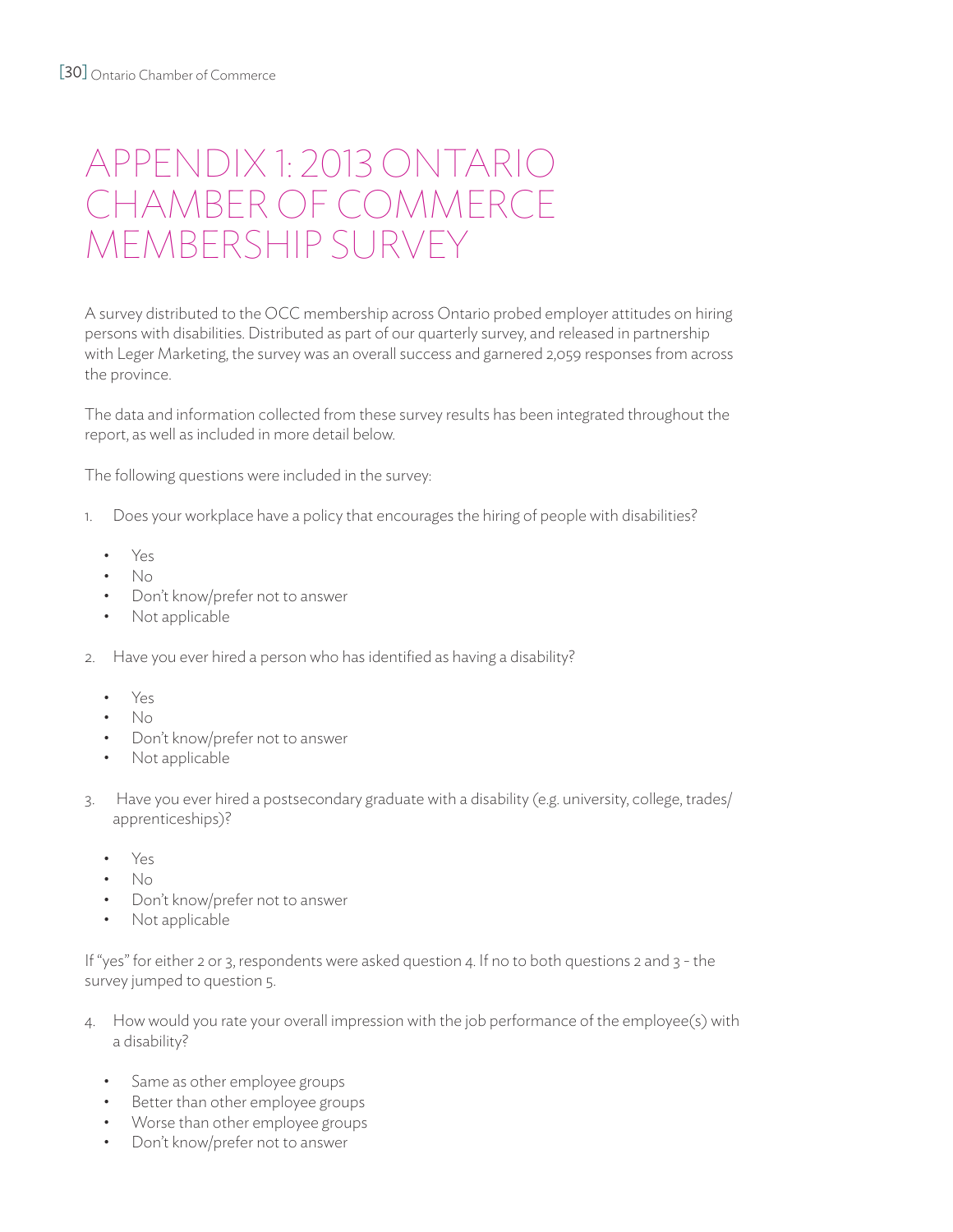- 5. To the best of your knowledge, please rank the following statements on a scale between 1 and 7, where 1 is completely untrue and 7 is very true.
	- Considerable expense is necessary to accommodate employees with disabilities.
	- Persons with disabilities do not have the knowledge, skills, or education necessary to perform the jobs for which I am hiring.
	- Workers with disabilities will be a burden to other employees without disabilities.
	- • It is more difficult to dismiss an underperforming employee with a disability than one without.
	- • It is too costly and time consuming to find potential employees from this population group.
- 6. What type of assistance would your company find useful in hiring or retaining a person with a disability? (check all that apply)
	- • Workplace support for employees with disabilities
	- • Disability awareness training for staff
	- Access to information on how to recruit a person with a disability
	- Connections to community partners that aid in recruiting graduates with disabilities (e.g. universities, employment organizations, etc.)
	- • Financial assistance with workplace modifications and training
	- Other assistance, please specify:
	- Don't know/prefer not to answer
	- None of the above

#### Key Results

Small and medium-sized enterprises (those with 1 to 499 employees) represented 85.5 percent of businesses who responded to the survey.

Sectors with the largest percentage of respondents included business services, not-for-profit, financial services/investment management, and retail services.

The following graphs detail the survey results.

Figure 5: Sectors of the economy that had difficulty hiring someone with the right qualifications

| 52.3% | Engineering and construction                      |
|-------|---------------------------------------------------|
| 42.1% | Utilities/Petro/Oil/Gas/Energy                    |
| 39.5% | Wholesale trade & distribution                    |
| 38.0% | Manufacturing/Automotive                          |
| 32.3% | Academic institution/Government                   |
| 30.9% | Insurance/Financial service/Investment management |
| 29.6% | Information and Communications Technology         |
| 29.2% | Health care                                       |
| 29.1% | Hospitality & leisure                             |
| 28.8% | Retail                                            |
| 25.9% | <b>Business services</b>                          |
| 21.4% | Not-for-profit                                    |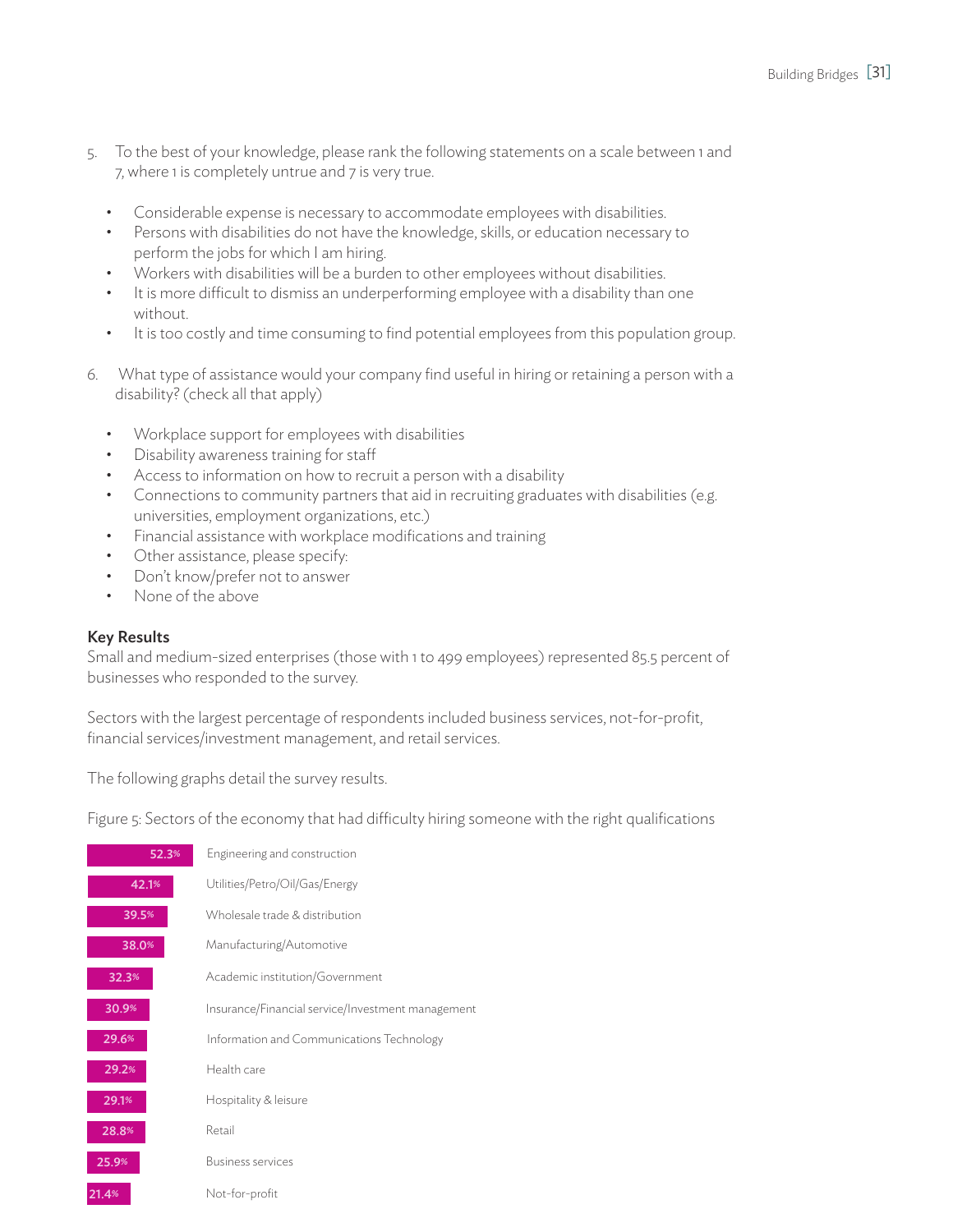

Figure 6: Have you ever hired a person who has identified as having a disability\*?

\*Small and medium-sized enterprise specific data

Figure 7: Have you ever hired a postsecondary graduate with a disability\*?



\*Small and medium-sized enterprise specific data

\*\*Comparative information regarding the number of small and medium-sized enterprise positions that require postsecondary education is not available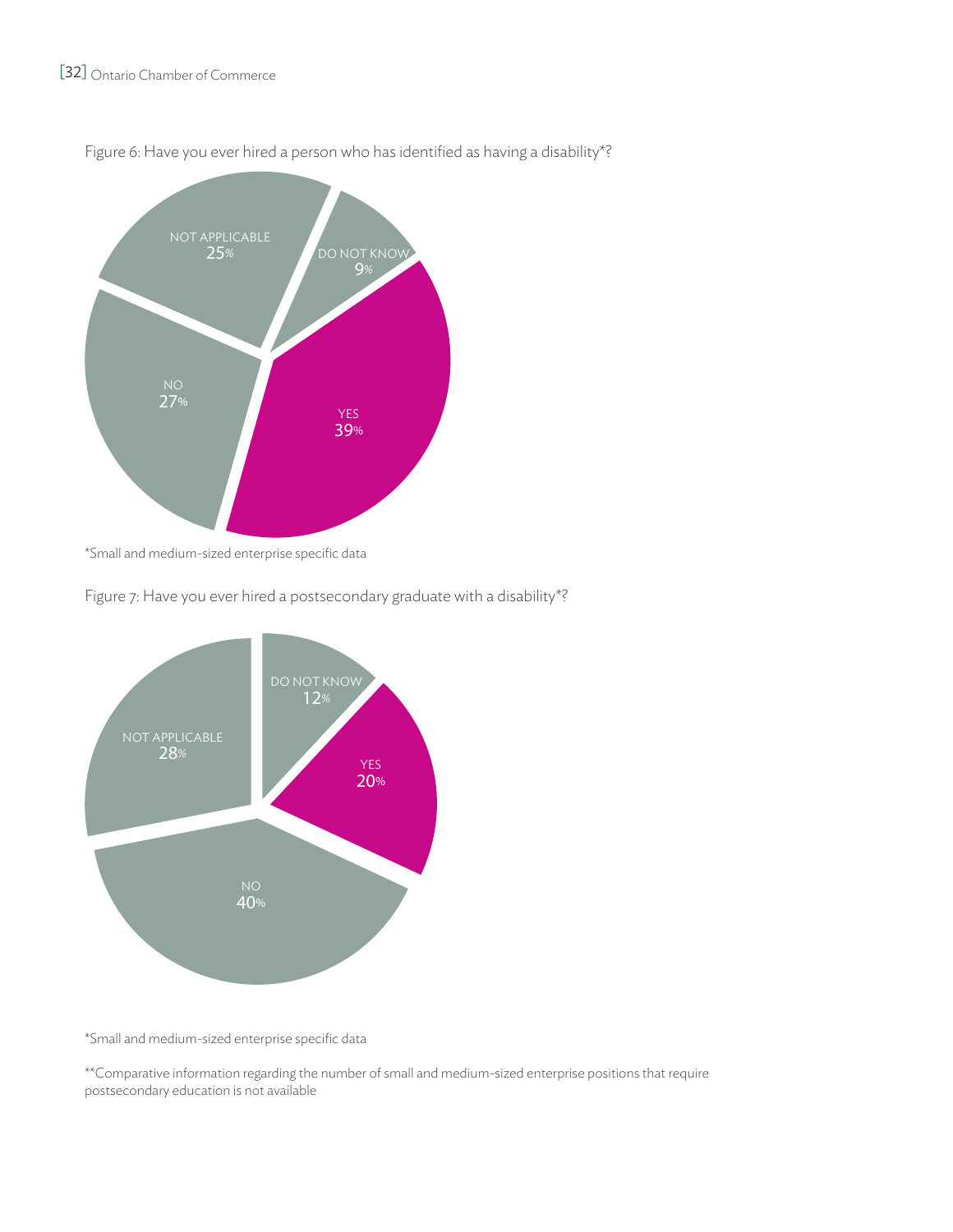Figure 8: How would you rate your overall impression with the job performance of the employee(s) with a disabililty\*?



\*Small and medium-sized enterprise specific data

According to the survey, small and medium-sized enterprise opinion on what type of assistance would be useful in the hiring and retaining of a person with a disability did not coalesce around a particular set of solutions. In fact, our survey found the following:

Figure 9: What type of assistance would your company find useful in hiring or retaining a person with a disability?



\*Small and medium-sized enterprise specific data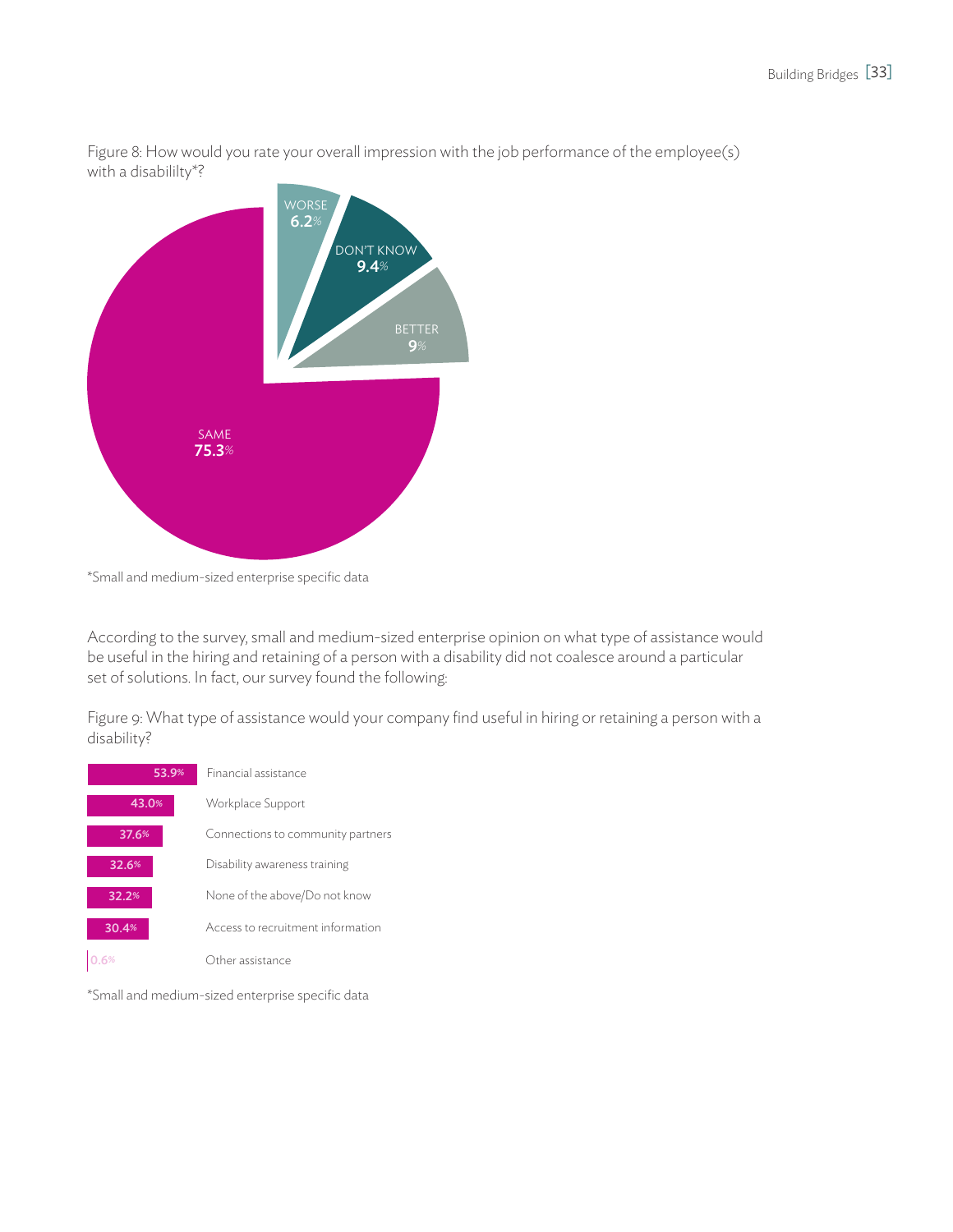# APPENDIX 2: FOCUS GROUPS

Focus groups with large firm employers, small and medium-sized enterprises, and the disability stakeholder community tested the high level solutions identified in the literature review.

Information gathered from the consultations played an important role in filling the gaps from the literature review.

Focus groups with postsecondary students and recent graduates with disabilities further informed our research on barriers to employment by providing the valuable perspective of job seekers with disabilities.

The questions asked of each respective focus group are listed below.

# Small and Medium-Sized Enterprises

The focus group with small and medium-sized enterprises included businesses with experience hiring persons with disabilities, as well as those without.

- 1. For those who have hired persons with a disability, can you speak to why you have made a concerted effort to do so?
- 2. For those who have not, why is that the case? What do you imagine is involved in the hiring process of a person with a disability?
- 3. Within your organization, can you identify some of the barriers or potential barriers to successfully recruiting and retaining persons with disabilities?
- 4. What incentives/assistance would help you consider hiring persons with disabilities?
- 5. What do you need to help bridge the existing employment gap?

# Large Firm Employers

- 1. Does your organization have programs (co-ops, internships, etc.) geared towards postsecondary educated persons with disabilities?
- 2. What is the impetus for these programs?
- 3. What are some of the benefits of recruiting and retaining persons with disabilities? Some of the challenges?
- 4. What are the lessons learned on hiring persons with disabilities for other organizations who wish to set up similar employment programs?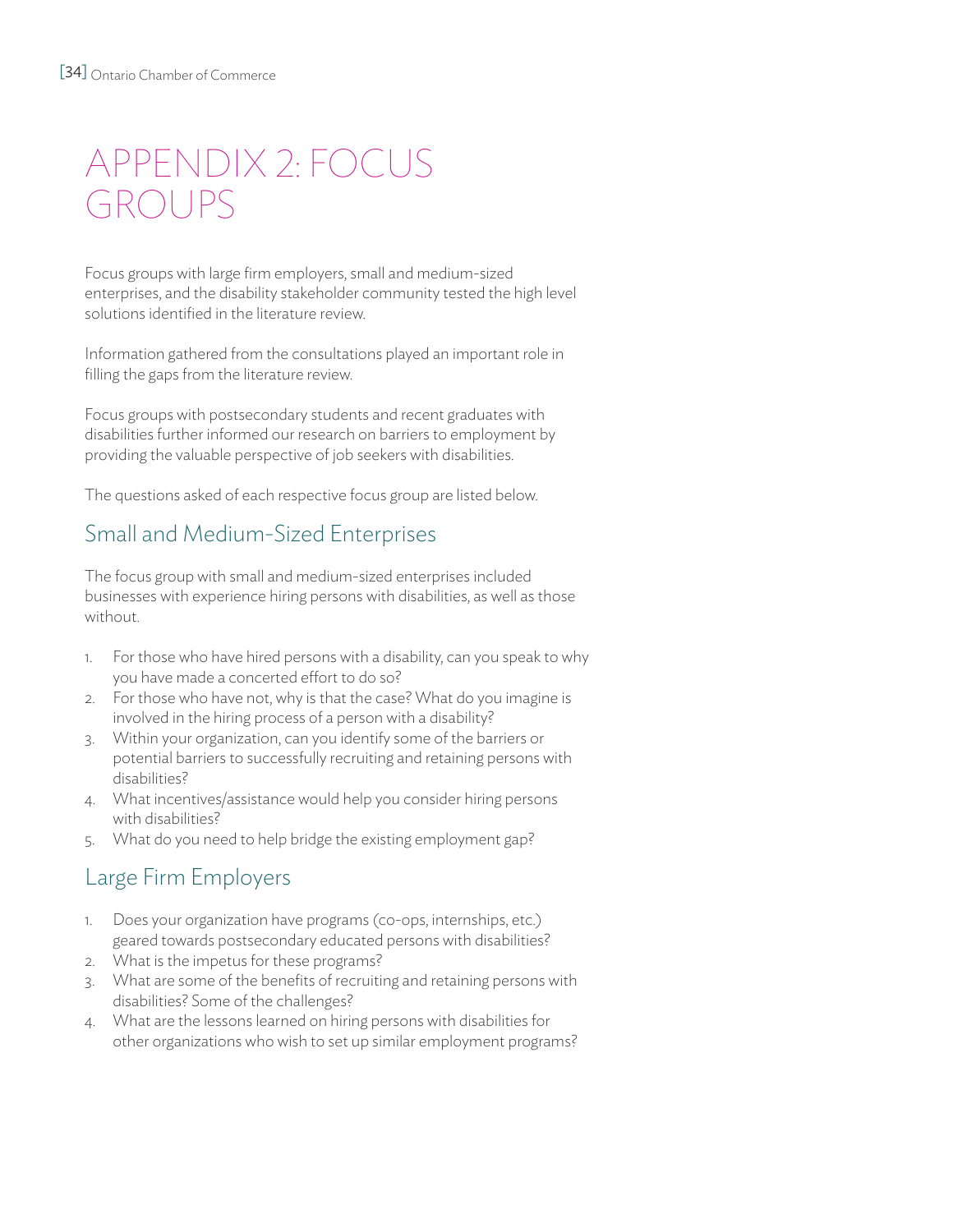# Disability Stakeholder Community

The disability stakeholder focus group had robust representation from employment and community organizations serving persons with disabilities, career and accessibility services from various Ontario universities and colleges, and professional associations.

- 1. Is there a gap between employment levels of graduates with disabilities and those without?
- 2. What do employers need to know about employing and retaining persons with disabilities?
- 3. Can you share some of the partnerships your organization has developed with employers?
- 4. What kinds of supports and resources do you think are most important for connecting employers with students?

Feedback was also solicited from the college community through a presentation to the College Committee on Disability Issues (CCDI) at the Provincial Meeting in Toronto in February 2013.

With representatives from college accessibility services across the province, this was an important opportunity to share our preliminary findings and garner feedback on barriers facing college students in their quest for employment. The following questions were posed to attendees:

- 1. What supports should be carried over by employers for students who are graduating from college?
- 2. What advice can you give employers for hiring and supporting students with disabilities?
- 3. What do employers need to know about connecting with colleges to find talent among the population of students with disabilities?

# Students with disabilities

A focus group was held with students at McMaster University in mid-February 2013 to further explore the perspective of postsecondary students with disabilities. Individual interviews were also conducted with students and recent graduates with disabilities in Toronto. The following questions were asked:

- 1. Are you currently employed?
- 2. If not, have you thought about or actively searched for employment while in school (part-time, summer internship etc.)?
- 3. Have you experienced any challenges finding employment?
- 4. If you are or were looking for work, what would help/have helped you in your job search?
- 5. What has been your experience with accommodations in the workplace? OR What accommodations, if any, would you need from a prospective employer?
- 6. How do you feel about disclosing your disability to potential employers?
- 7. How do you feel about looking for employment upon graduation? Specifically as a job candidate with a disability?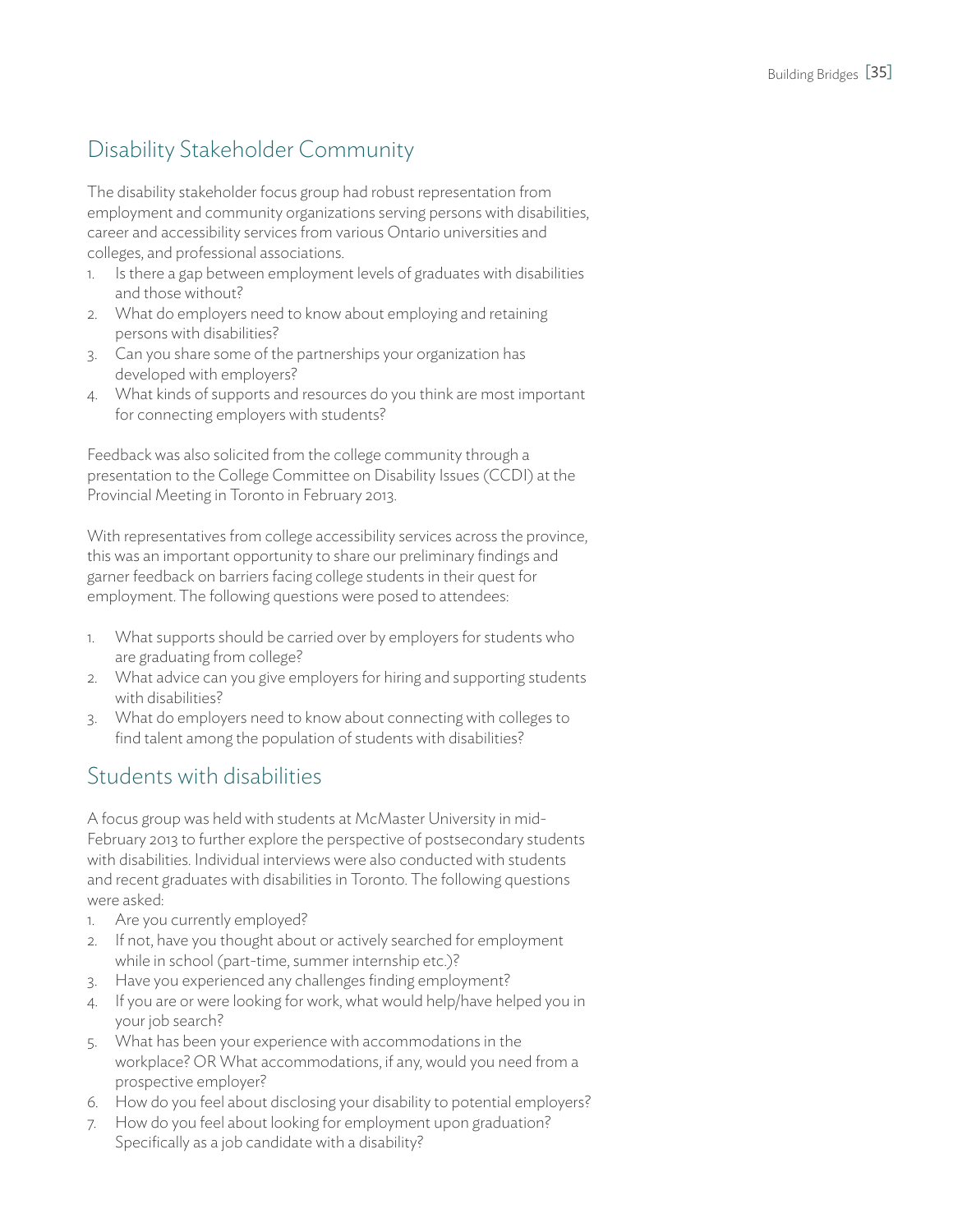# Acknowledgements

The OCC would like to thank the following organizations for participating in the development of the Building Bridges report.

- 3M Canada Company
- Brock University
- Canadian Association of Career Educators and Employers (CACEE)
- The Canadian Council on Rehabilitation and Work (CCRW)
- Canadian Mental Health Association (CMHA)
- Career Edge Organization/Ability Edge
- CIBC
- College Committee on Disability Issues (CCDI)
- Contingent Workforce Solutions
- Dolphin Digital Technologies Inc.
- IBM Canada
- Inter-University Disability Issues Association (IDIA)
- Job Opportunity Information Network (JOIN)
- Loblaws Companies Ltd.
- McMaster University
- National Educational Association of Disabled Students (NEADS)
- One Voice Network
- Ontario Disability Employment Network (ODEN)
- RAPP OPTICAL Ltd.
- SOL CUISINE
- Xiris Automation
- York University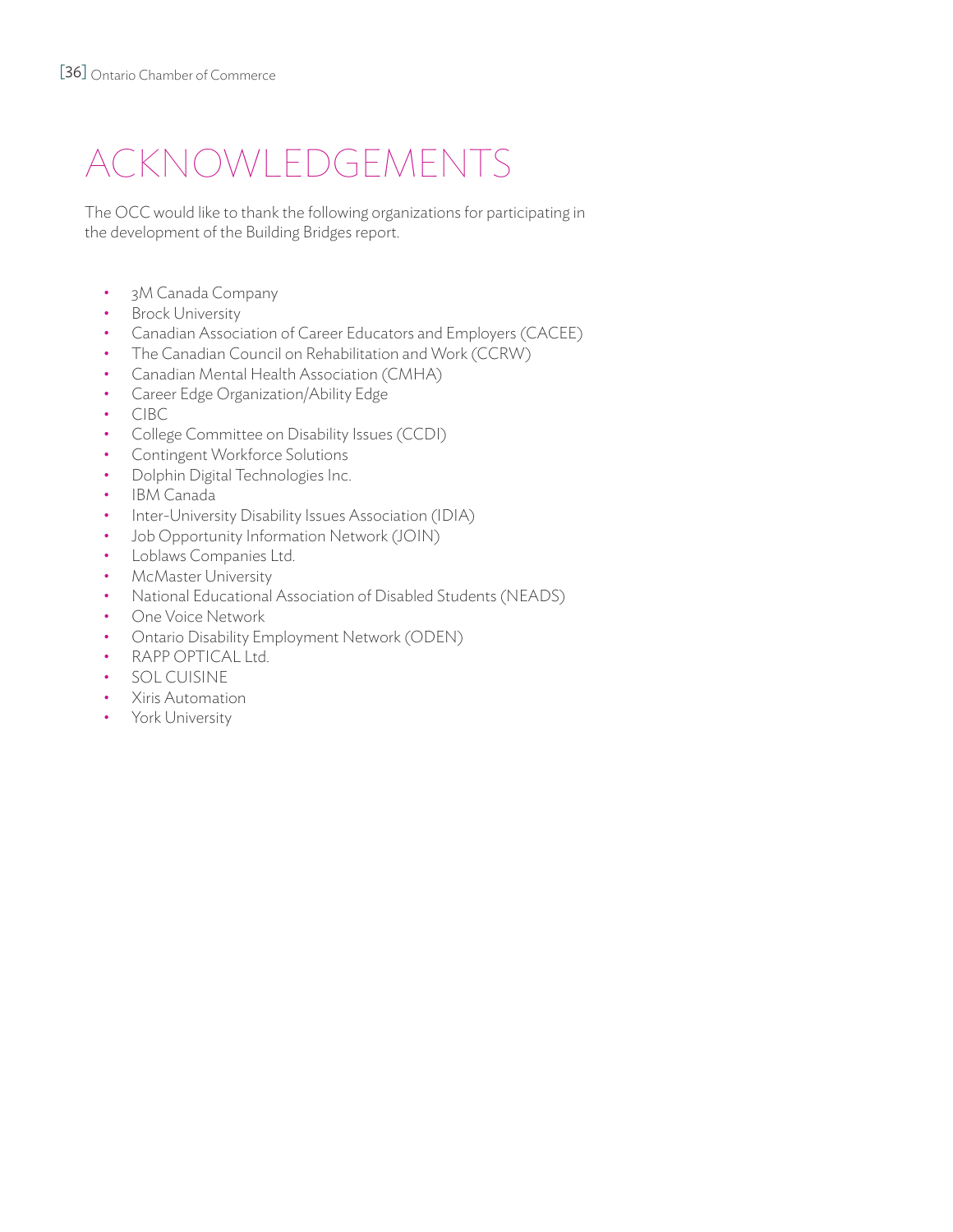# About the Ontario Chamber of Commerce

The Ontario Chamber of Commerce (OCC) is the most diverse and representational business group in the province. The OCC works closely with governments, labour, academia, and other business associations to create a stronger and more vibrant Ontario economy.

The OCC represents 60,000 businesses across the province through our network of local chambers of commerce and boards of trade. Our members employ about two million people and produce roughly 17 percent of Ontario's Gross Domestic Product.

# Ontario Chamber of Commerce Current Taskforces

- Immigration Taskforce
- Energy Taskforce
- The Big Move Taskforce

# Upcoming OCC Policy Releases

- *Report on the Workplace Safety & Insurance Board (spring 2013)*
- *• Report on Ontario's Electricity System (Summer 2013)*

### Get Involved

If you would like to get involved in the OCC's taskforces, please contact Josh Hjartarson at joshhjartarson@occ.on.ca